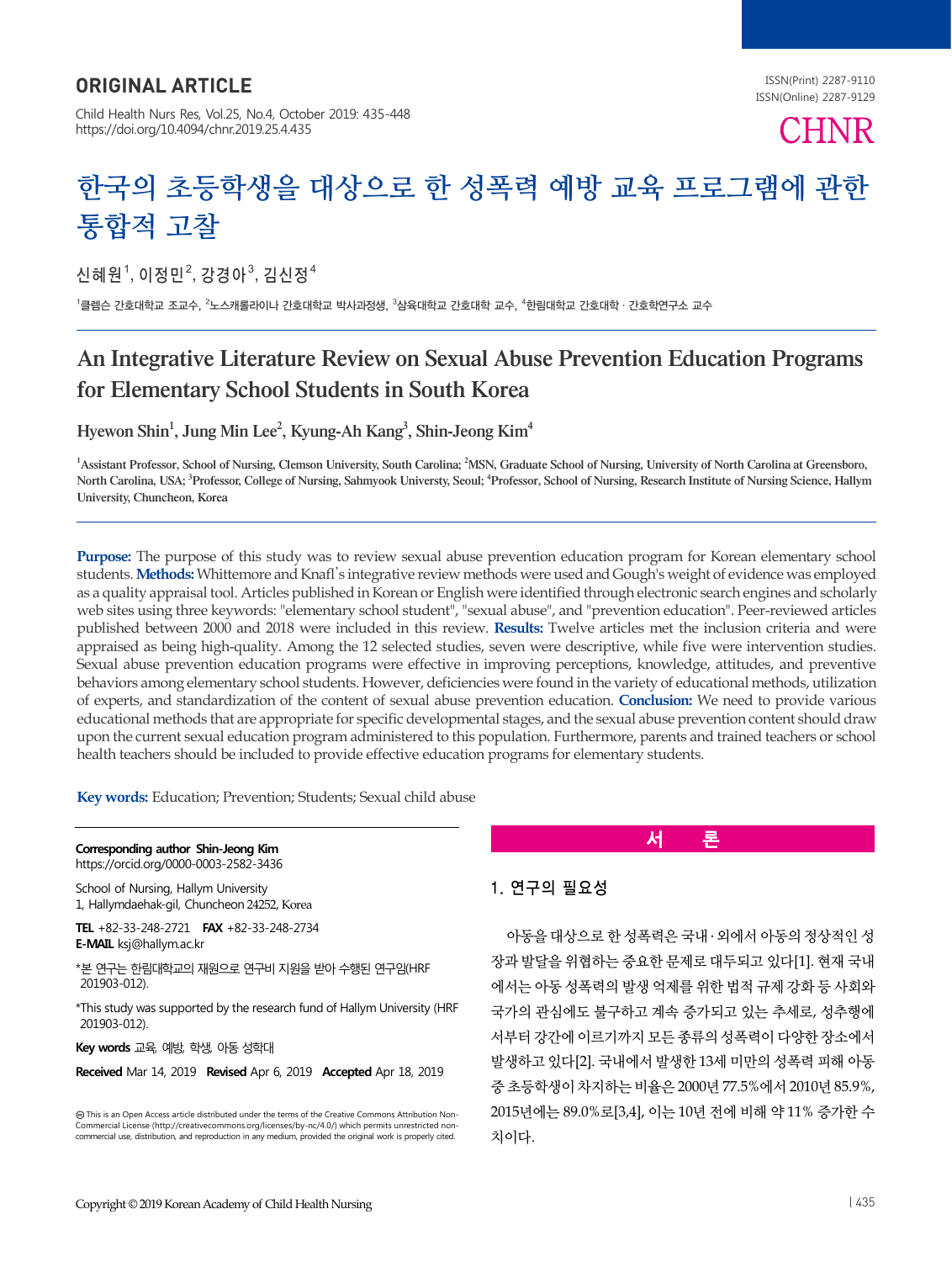아동기의 성폭력은 이후의 발달 과정에서 다양한 행동 문제나 적응의 어려움 등 장기적으로 부정적 영향을 미치는 것으로 보고 되어 있는데[1], 더욱이 초등학교 시기에 경험한 성폭력 피해는 청 소년기와 성인기까지 그 후유증과 상처가 지속되어 신체적 건강은 물론 인간의 존엄성과 인격 전체를 파괴한다는 점을 고려할 때, 그 중요성과 심각성을 짐작할 수 있다[5-7]. 따라서 아동 성폭력의 문 제는 발생 후의 처리보다 예방이 필수적이며, 아동 성폭력을 예방 하기 위해서는 그 원인을 규명하고 예방 프로그램을 개발하려는 노력과 함께 초등학교 때부터 올바른 성폭력 예방 교육을 실시하 는 것이 절대적으로 필요하다는 데에 인식을 같이 하고 있다 [5,7,8]. 실제로 우리나라에서 발생하는 성폭력은 점차 지능적이 며, 흉포화 되고, 낮은 연령에게 발생하는 경향이 있어, 아동 대상 성폭력은 초등학교 저학년 시기에 해당되는 만 7세부터 급격히 증 가하고 있다[4].

학령기는 근면성이 발달되고 학습에 대한 호기심이 많은 시기 로 다른 발달 연령에 비해 성폭력 예방 교육 효과가 높다고 보고되 고 있는데[6], 이 시기는 바른 성 정립이 이루어져야 하는 기간으로 효과적인 성교육은 학생에게 올바른 성 지식과 긍정적인 성 태도 를 길러주고, 예기치 않게 발생할 수 있는 성폭력에 대처할 수 있도 록 도와준다. 또한 우리나라 아동에게 사춘기의 시작은 과거의 13~14세에서 10~11세로 앞당겨져 2차 성징에 대한 신체, 생리적 변화가 과거에 비해 일찍 나타나서[9], 이 시기에 성에 대한 관심이 증가하고, 이성과의 관계를 중요하게 인식하며, 성에 대해 구체적 으로 생각하게 된다[2,10].

아동을 대상으로 하는 성폭력은 다양한 유형으로 나타나고 있 으므로 누구에게나 발생 가능하지만 실제로 아동은 성폭력 위험상 황에 대한 정확한 인지나 예방을 위한 기술을 갖추지 못한 것으로 보고되고 있다[5]. 따라서 아동 수준에 적합한 교육을 통한 예방의 중요성이 강조되고 있다[3]. Lee 등[6]도 아동이 성폭력의 위험에 서 벗어나고 그 피해를 최소화하기 위해서는 무엇보다도 성폭력에 대한 예방과 적절한 대처를 할 수 있는 교육이 반드시 필요하다고 제시하고 있다. 실제로 성폭력 예방 교육을 실시했을 때 초등학생 에서 성폭력 관련 지식이 증가하는 효과가 가장 잘 나타나는 것으 로 보고되었으며[2,11], 성폭력에 대한 인식과 태도, 자기보호행위 (self-protective behavior)에 유의한 효과가 있음이 확인되었다 [11,12]. 또한 최근 연구에 의하면 초등학생도 성폭력 예방 교육에 대한 요구가 점차 증가하고 있는 것으로 나타나고 있다[13].

미국에서는 1980년대 이후로 아동의 성폭력 예방 교육이 실행 되어 왔으며[14], 교사, 정신과 전문가, 성폭력 관련 연구자, 경찰, 자원봉사자 등을 포함한 다학제간 팀에 의해서 예방 교육이 이루 어진다. 우리나라에서도 초등학교의 경우, 연간 10시간의 의무교 육이 지정되어 있다[15]. 그러나 아동 성폭력의 심각성과 중요성에 도 불구하고 현재까지 성폭력 예방 교육은 성교육의 부분으로만 여겨지고, 이를 종합적으로 분석하고 평가하려는 노력은 부족한 실정이다[1,2]. 따라서 아동 대상의 성폭력을 예방하기 위해서는 성폭력 예방 교육 프로그램에 대한 연구 결과를 종합적으로 고찰 하여 향후 아동을 대상으로 한 성폭력 예방 교육 프로그램을 개발, 적용하기 위한 기초자료를 제공함으로써 아동 성폭력을 적극적으 로 예방하고 이에 대처할 수 있어야 한다.

통합적 문헌고찰은 연구 문제 혹은 주제에 대해 다양한 연구를 포괄적으로 고찰하여 연구 결과를 종합적으로 분석하는 문헌고찰 연구 방법으로 알려져 있다[16]. 본 연구에서는 외국의 초등학생을 대상으로 할 경우 문화적으로 차이가 있으므로 한국의 초등학생을 대상으로 한 성폭력 예방 교육 관련 연구를 분석하고 통합적으로 고찰하여 추후 아동 성폭력 예방 교육 프로그램 개발을 위한 기초 자료와 방향 제시에 도움이 되고자 한다.

# 2. 연구 목적

본 연구의 목적은 한국의 초등학생을 대상으로 한 성폭력 예방 교육 관련 국내 ․ 외 연구를 분석하고 평가함으로써 아동 성폭력 예 방 교육 프로그램을 위한 근거자료를 제시하고자 함이다.

# **연구 방법**

# 1. 연구 설계

본 연구는 국내 ․ 외 학술지에 게재된 한국의 초등학생을 대상으 로 한 성폭력 예방 교육 프로그램과 관련된 연구 논문을 통합적 고 찰 방법으로 분석한 문헌분석 연구이다.

# 2. 연구 절차

본 연구에서는 Whittemore과 Knafl [16]이 제시한 지침에 따라 연구 문제의 명료화, 문헌검색 및 선정, 자료 평가, 자료 분석 및 의 미 해석, 자료 통합을 통한 속성 도출의 5단계로 시행하였으며, 각 논문의 질 평가를 위해서는 Gough [17]의 근거 가중치(weight of evidence, WOE)를 이용하였다.

### **1)** 연구 문제의 명료화

Whittemore과 Knafl [16]이 제시한 통합적 고찰의 제 1단계는 고찰하고자 하는 현상과 연구의 목적을 분명하게 나타내는 것으로,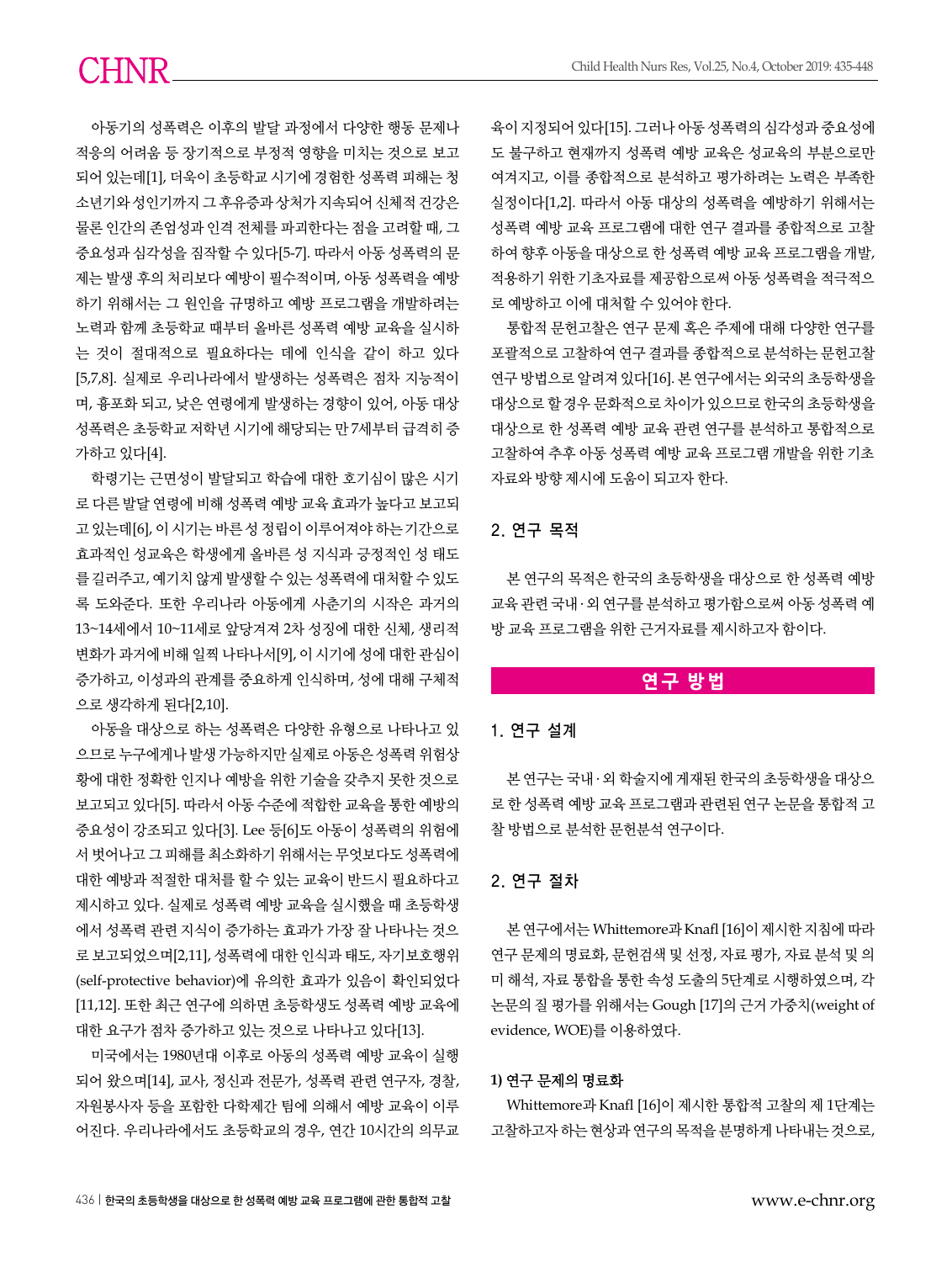본 연구에서는 "초등학생을 대상으로 한 기존의 성폭력 예방 교육 프로그램의 현황은 어떠한가?"로 연구 문제를 명확히 하였다.

### **2)** 문헌 검색 및 선정

제 2단계는 문헌검색 과정으로, 이는 연구의 신뢰성과 문헌검색 의 정확성을 높이기 위해 그 과정을 상세히 기록하였다[16]. 연구 미팅을 통해 본 연구자 4인의 조정과정을 거친 후 수정 ․ 보완하여 다음과 같은 선정기준으로 최종분석의 준거를 마련하였는데, 구 체적인 선정기준과 제외기준은 다음과 같다. 문헌고찰에 포함된 논문의 선정기준은 1) 심사(peer-review)를 거쳐 국제학술지 혹은 국내학술지에 게재된 논문, 2) 한국 초등학생을 대상으로 한 성폭 력 예방 교육 프로그램과 관련된 논문, 3) 아동 성폭력 예방 교육 프 로그램의 실태, 4) 성폭력 예방 교육 프로그램의 효과를 평가한 논 문이다. 문헌고찰에서 제외 기준은 석ㆍ박사 학위논문, 편집자 편 지, 학술대회 발표 논문 등이었다.

문헌검색 및 분석은 2018년 6월 1일부터 12월 1일까지 시행되 었다. 검색논문의 출판년도는 국가차원에서 초등학생 대상 성교 육을 학교 의무교육으로 실시한 2000년 1월부터 본 연구 시점인 2018년 6월까지로 출판기간을 제한하여 국내의 초등학생을 대상 으로 한 저널 및 논문을 검색하였다. 검색 데이터베이스는 국내의 경우 학술연구정보서비스(RISS), 국가과학기술정보센터(NDSL), 한국학술정보(KISS), 국회도서관(Nanet), 한국의학논문데이타베 이스(KMbase)에서 이루어졌다. 논문 검색에 사용된 주요 핵심 단 어는 '성폭력', '초등학생', '초등학교', '성교육', '예방 교육'으로 이 를 조합하여 검색하였다. 국외의 경우에는 CINAHL, PubMED, PsycINFO의 세 개의 검색엔진을 사용하였으며, 주요 핵심 단어는 'elementary school student or primary school student', 'sexual abuse or violence'와 'prevention' 그리고 'educa\*'를 조합하여 사용하였다.

이를 통해 초기 검색 결과에서는 CINAHL, PubMED, Psyc INFO에서 총 2,049편이 검색되었고 국내 검색 자료에서는 129편 이 검색되었다. 총 2,178편에서 중복된 167편을 제외하고 2,011편 에서 각 논문의 제목 및 초록을 읽고 본 연구의 포함기준과 일치되 지 않는 1,976편을 제외하였다. 이를 통해 확보된 논문 35편의 초록 과 본문 내용을 검토한 결과, 본 연구의 포함기준과 일치되지 않는 23편을 제외하였다. 따라서 최종적으로 12편의 연구를 분석 대상 논문으로 확정하였다. 체계적 문헌고찰과 메타분석을 위해 선택된 보고시스템(a Preferred Reporting Items for Systematic reviews and Meta-Analyses, PRISMA) [18] 도표를 이용하여 논문 검색 과 정을 제시하였다(Figure 1).

### **3)** 자료의 평가

논문의 질 평가를 위해서는 연구의 선정기준을 엄격하게 적용 하고 객관적으로 연구의 질을 평가하는 것이 가장 중요하다[16] 따 라서 연구자는 Whittemore과 Knafl [16]의 분석틀을 이용하여 저 자(출판 연도 포함), 연구 설계, 독립 및 종속변수, 성폭력 교육 프로 그램의 방법, 연구 결과, 간호중재 등으로 분류하여 코딩을 실시하 였다. 또한 Gough [17]의 근거 가중치(WOE)를 사용하여 연구 문 제에 맞게 연구 목적, 연구 디자인, 대상자 선정 및 근거 등이 적합 하게 사용되었는지에 대한 질 평가를 실시하였다. WOE는 제시된 연구 질문에 대한 적절성을 알기 위해 네 단계로 나누어 평가하며, 분석 기준은 상(high), 중(medium), 하(low)의 세 등급을 사용한 다. WOE a는 연구자의 개념을 사용하여 근거의 일치성과 통합성 을 보여주는 대체적인 판단으로 연구의 문맥(연구가 어떻게 수행 되었는지에 대한 적절한 설명, 연구의 필요성에 대한 선행 문헌고 찰이 충분히 제시되어 있는지)과 근거(연구자의 주장의 신뢰성, 결 과를 뒷받침할 충분한 자료 제시 여부)에 초점을 두었다. WOE b는 연구 목적에 적절한 연구 설계를 선택했는지를 평가하는 것이다. WOE c는 연구 질문에 따른 자료 수집 혹은 연구 분석이 적합한지 를 판단하는데, 표본 추출, 자료 수집 과정, 자료 분석(결과에 대한 적절한 설명, 연구자 주장의 신뢰성)의 항목을 가지고 평가하였다. 또한 WOE d는 WOE a, b, c에 근거하여 종합적인 판단을 내리는 것인데, 앞에서 평가한 WOE a, b, c의 항목 중에서 "상"으로 평가 가 된 항목이 2가지 이상이면 "상"등급, "중"이 2가지 항목 이상이 면 "중"등급으로 분류하였다. Gough [17]의 연구에서는 각 평가 기준의 점수에 대한 명확한 기준이 제시되어 있지 않아, 본 연구에 서는 Gough의 평가기준을 구체적으로 제시한 연구[19]에서 사용 한 점수기준을 참고하였다.

### **4)** 자료 분석 및 의미 해석

모든 연구자는 각자 논문을 읽고 분석하면서, 본 논문의 연구 문 제에 맞게(초등학생을 대상으로 한 성교육 요구도, 만족도, 프로그 램 실태조사, 효과, 추후 성교육과 관련된 연구의 방향) 논문의 내 용을 정리하여 문서로 만들고 토의할 부분에 대해 메모를 남겨두 었다. 본 연구의 경우 참여저자가 서로 다른 국가에 거주하고 있으 므로, 정기적으로 2주에 한 번씩 약 2시간, 총 4회의 온라인 화상 미 팅을 통해 토론하고 공통적인 의견을 수렴하였다. 또한 정기적인 회의 이외에도 전자메일이나 전화 등을 이용하여 연구자 간에 심 도 깊은 의사소통을 통해 자료 분석을 실시하였다.

### **5)** 자료통합을 통한 속성 도출

Whittemore과 Knafl [16]에 의하면 통합적 문헌고찰의 결론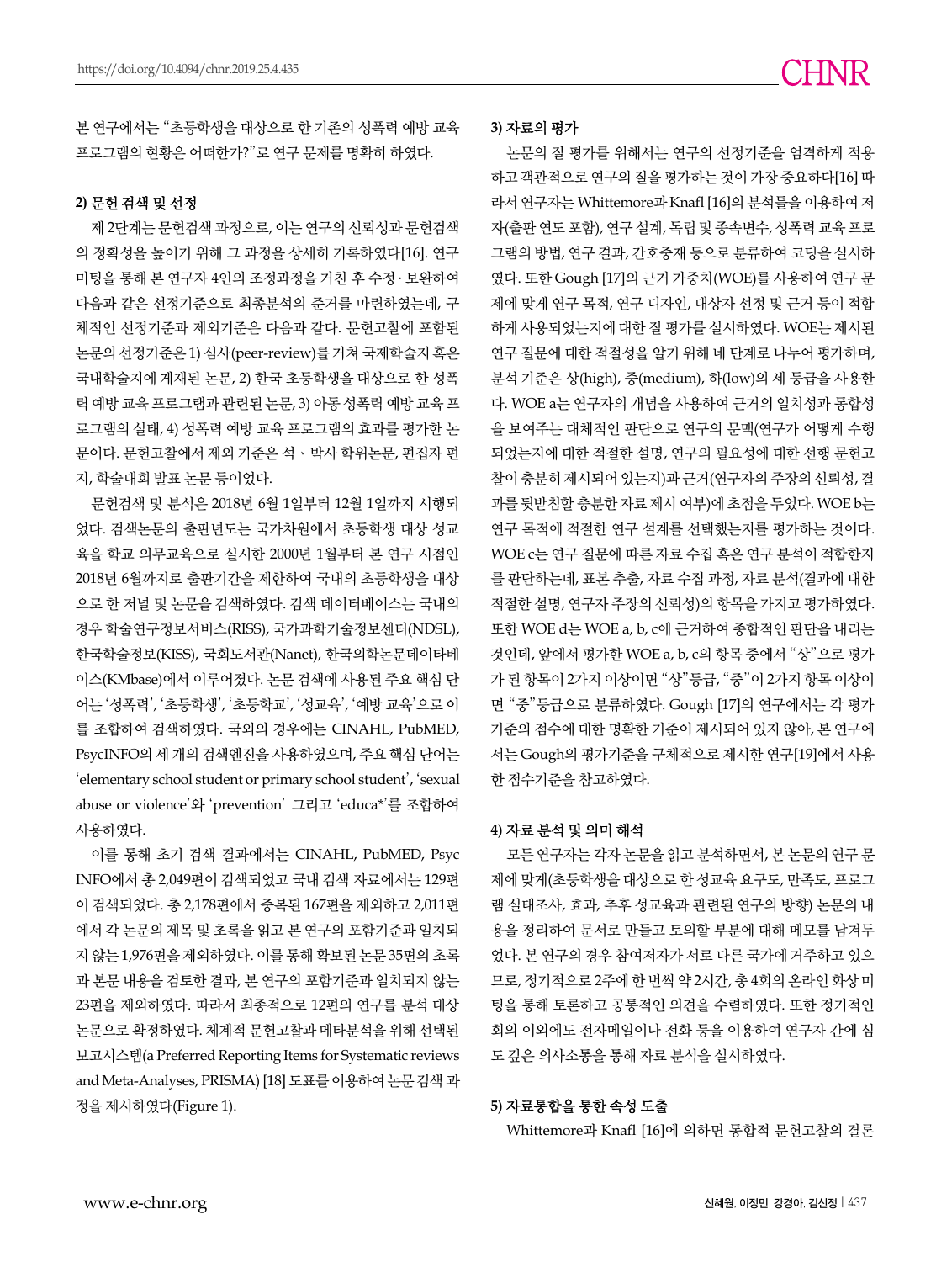

**Figure 1.** The Preferred Reporting Items for Systematic Reviews and Meta-Analyses (PRISMA) flow diagram of the articles retrieved and selection process.

은 표 또는 그림의 형태로 나타날 때 연구의 결론을 지지하고 논리 적인 흐름을 보여주는데, 이는 각 연구 간의 비교와 대조과정을 쉽 게 할 수 있기 때문이다. 본 연구에서는 선택된 연구 논문 리스트를 만들고 도출된 주요 개념에 대한 정보를 제공하였다(Table 1).

# 3. 수행 절차 및 윤리적 고려

본 연구는 연구의 목적, 범위, 방법, 내용 선정에 대한 연구 계획 서를 H대학교의 연구 윤리위원회(institutional review board, IRB)에 제출한 후 심의면제 결의를 받아서 진행되었다.

# **연구 결과**

# 1. 분석에 포함된 논문의 특성

국내 초등학생을 대상으로 한 성폭력 예방 교육 연구 총 12편 의 특성을 분석한 결과는 Table 2과 같다. 연구 대상자는 3~6학

년 대상 7편(58.3%), 초등학교 저학년 2편(16.8%), 전 학년 대상 또는 교사를 포함한 고학년 대상이 각각 1편(8.3%, 8.3%)이었으 며, 2000~2010년 5편(41.7%), 2011~2015년 3편(25.0%), 2016~ 2018년 6월까지 4편(33.3%)이 발표되었다. 발표된 논문의 학문분 야는 간호학이 5편(41.7%)으로 가장 많았으며, 아동복지와 교육학 이 각 3편(25.0%, 25.0%), 기타 1편(8.3%)이었고, 적용된 연구 설계 는 서술적 연구 7편(58.3%), 비동등성 대조군 전후설계 3편(25.0%), 단일그룹 설계 2편(16.7%)이었다. 표본크기는 10명에서 611명으 로 다양했으며, 윤리적 고려가 명시된 논문은 7편(58.3%), 언급되 지 않은 논문이 5편(41.7%)으로 나타났다.

# 2. 연구의 질 평가

두 명의 연구자가 각 논문에 대한 질 평가를 실시한 결과, 156항 목 중 23항목이 일치 하지 않아(85.3%), 논의 후 10항목을 조정하였 다(91.6% 일치율). 또한 조정 후 연구자 간 다시 한 번 평가하는 과 정을 거쳤다. 이러한 질 평가 결과, 선택된 논문은 모두 적절하다고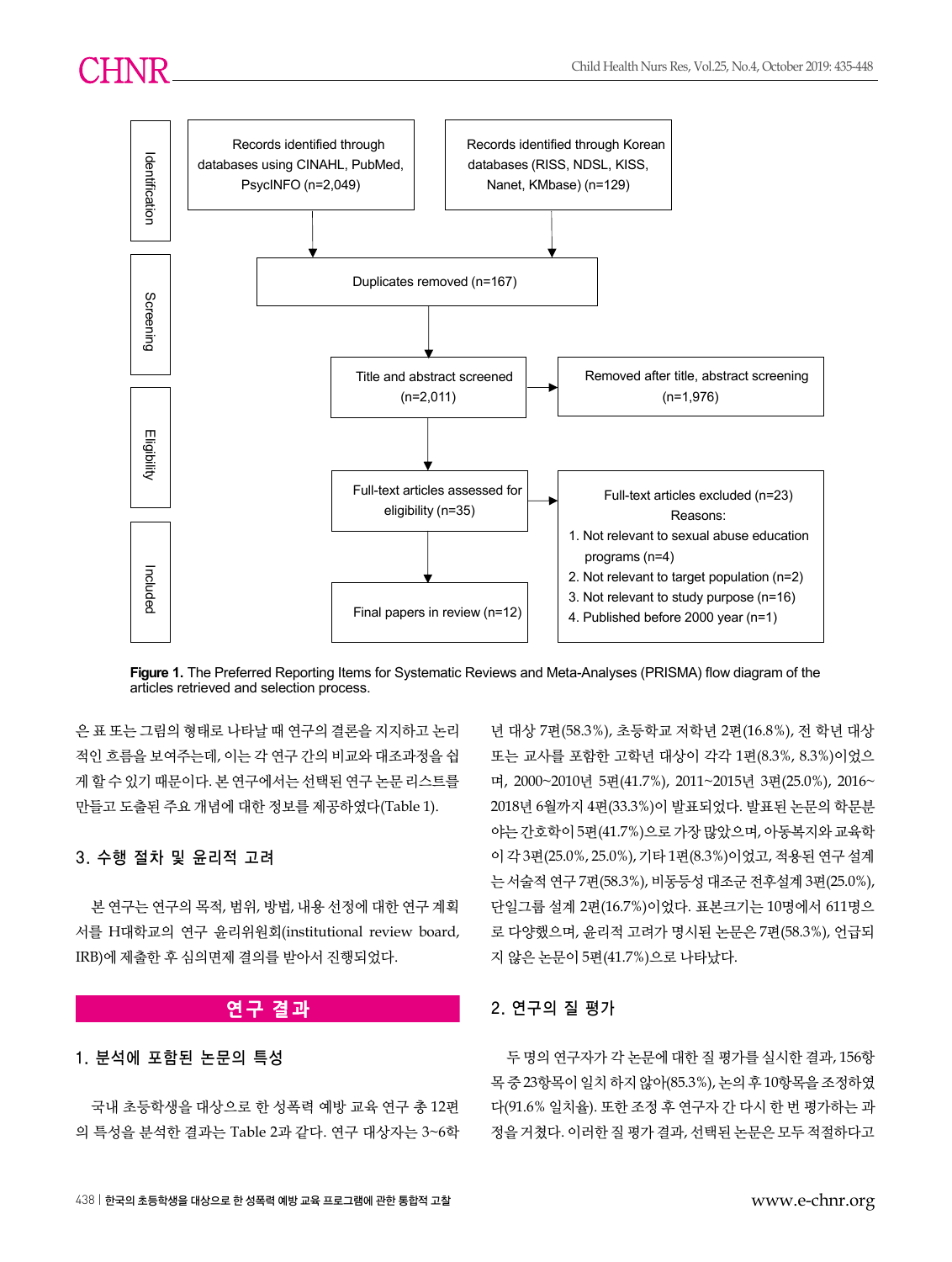# **Table 1.** Summary of Studies Included in the Integrative Review (*N*=12)

| Study                    |                                        | Design        |                                        |                                                                                                                                                |                                                                                                                                                                                                                                                                                                                                    |                                                                                                                                                                                                                                        |                                                                                                                                                                                                     |  |
|--------------------------|----------------------------------------|---------------|----------------------------------------|------------------------------------------------------------------------------------------------------------------------------------------------|------------------------------------------------------------------------------------------------------------------------------------------------------------------------------------------------------------------------------------------------------------------------------------------------------------------------------------|----------------------------------------------------------------------------------------------------------------------------------------------------------------------------------------------------------------------------------------|-----------------------------------------------------------------------------------------------------------------------------------------------------------------------------------------------------|--|
| Author<br>(year)         | Research<br>design                     | size, N       | Sample Participants                    | Purpose                                                                                                                                        | Outcome<br>variables                                                                                                                                                                                                                                                                                                               | Major findings                                                                                                                                                                                                                         | Implication                                                                                                                                                                                         |  |
| 1. Ha & Lee<br>(2014)    | Descriptive<br>study                   | 611           | 4th to 6th<br>grade                    | To analyze<br>elementary school<br>students' fear of<br>child sexual<br>abuse, preventive<br>behavior, and<br>child sexual<br>abuse experience | Fear of child<br>sexual<br>violence,<br>prevention<br>behavior,<br>and experi-<br>ences of<br>child sexual<br>violence                                                                                                                                                                                                             | Children with fear of sexual<br>abuse tend to have more<br>preventive behaviors. In<br>addition, children having<br>preventive behaviors were<br>less likely to be sexually<br>victimized.                                             | Education programs<br>should be structured in<br>ways that help them to<br>recognize sexual<br>violence and take<br>preventive actions<br>based on their<br>characteristics<br>(especially gender). |  |
| 2. Jung & Park<br>(2003) | Descriptive<br>study                   | 365           | 4th to 6th<br>grade                    | To identify sexual<br>violence<br>perceptions and<br>sexual knowledge<br>in elementary<br>school students                                      | Sexual<br>violence<br>perception<br>and<br>sex-related<br>knowledge                                                                                                                                                                                                                                                                | The mean score of<br>sex-related knowledge was<br>$8.93$ (total of 20) and the<br>average score of<br>misconception on sexual<br>violence was 2.30 (total of<br>4.50). The scores showed a<br>negative correlation.                    | Developing sexual abuse<br>education programs for<br>elementary school<br>students is essential.                                                                                                    |  |
| 3. Jung & Song<br>(2000) | Ouasi-<br>experimen C:72<br>tal design | E:71,         | 5th to 6th<br>grade                    | To develop and<br>evaluate the<br>effectiveness of a<br>sex education<br>program for 5th<br>to 6th grade<br>elementary<br>students.            | Sexual<br>knowledge<br>and attitudes                                                                                                                                                                                                                                                                                               | The provided education<br>increased the students'<br>sexual knowledge and<br>changed their attitudes<br>towards sex in a positive<br>way.                                                                                              | After implementing the<br>sex education program,<br>subjects recognized<br>changes in knowledge<br>and attitudes towards<br>sex.                                                                    |  |
| 4. Kim, et al.<br>(2013) | Descriptive<br>study                   | 93            | 3rd to 6th<br>grade                    | To understand the<br>level of sexual<br>violence<br>perceived by<br>students.                                                                  | Sexual<br>violence<br>perception                                                                                                                                                                                                                                                                                                   | Students wanted practical<br>sexual education (12.2%)<br>and they wanted various<br>methods of education<br>program using videos,<br>lectures, plays, games, and<br>virtual experiences.                                               | The program and content<br>of sexual violence<br>prevention education<br>should be systematized<br>based on the<br>recognition of sexual<br>abuse by elementary<br>school students.                 |  |
| 5. Kim, et al.<br>(2016) | Descriptive<br>study                   | 162,<br>1,372 | Teachers<br>and<br>4th to 6th<br>grade | To identify and<br>compare the<br>needs of<br>elementary school<br>students and<br>teachers on sexual<br>violence<br>prevention<br>education   | The need for<br>About 93.1% of elementary<br>school students and 96.9%<br>sexual<br>violence<br>of teachers answered that<br>prevention<br>sexual violence prevention<br>education<br>education is necessary.<br>However, only 53.2% of the<br>students said that they were<br>satisfied with the education<br>that they received. |                                                                                                                                                                                                                                        | When developing sexual<br>abuse prevention<br>education programs for<br>children, we should<br>consider their<br>educational needs.                                                                 |  |
| 6. KIm & Kang<br>(2017)  | Quasi-<br>experimen C:50<br>tal design | E:39,         | 5th grade                              | To assess the<br>effectiveness of<br>the Child Sexual<br>Abuse Prevention<br>Training<br>(C-SAPE)<br>program                                   | Knowledge<br>and self-<br>protective<br>behaviors of<br>child sexual<br>abuse                                                                                                                                                                                                                                                      | There were significant<br>differences in the mean<br>difference ( $t=3.35$ , $p=.001$ )<br>between groups, especially<br>in the self-defensive<br>behavior category (t=2.64,<br>$p=.010$ ).                                            | The C-SAPE program<br>can be considered as an<br>effective method to<br>improve elementary<br>school students'<br>self-defense behavior<br>against sexual abuse.                                    |  |
| 7. Kim, et al.<br>(2018) | One group<br>posttest<br>design        | 10            | 1st to 3rd<br>grade                    | To develop a<br>sexual abuse<br>prevention<br>education<br>program using a<br>hybrid<br>application                                            |                                                                                                                                                                                                                                                                                                                                    | The content was divided into<br>six categories: definition of<br>sexual abuse, methods of<br>coping with sexual violence,<br>situational responses, areas<br>of high risk of sexual abuse,<br>related groups, and a<br>follow-up quiz. | Sexual abuse prevention<br>programs using hybrid<br>apps can be an effective<br>way to educate<br>elementary students.                                                                              |  |

E=Experimental group; C=Control group.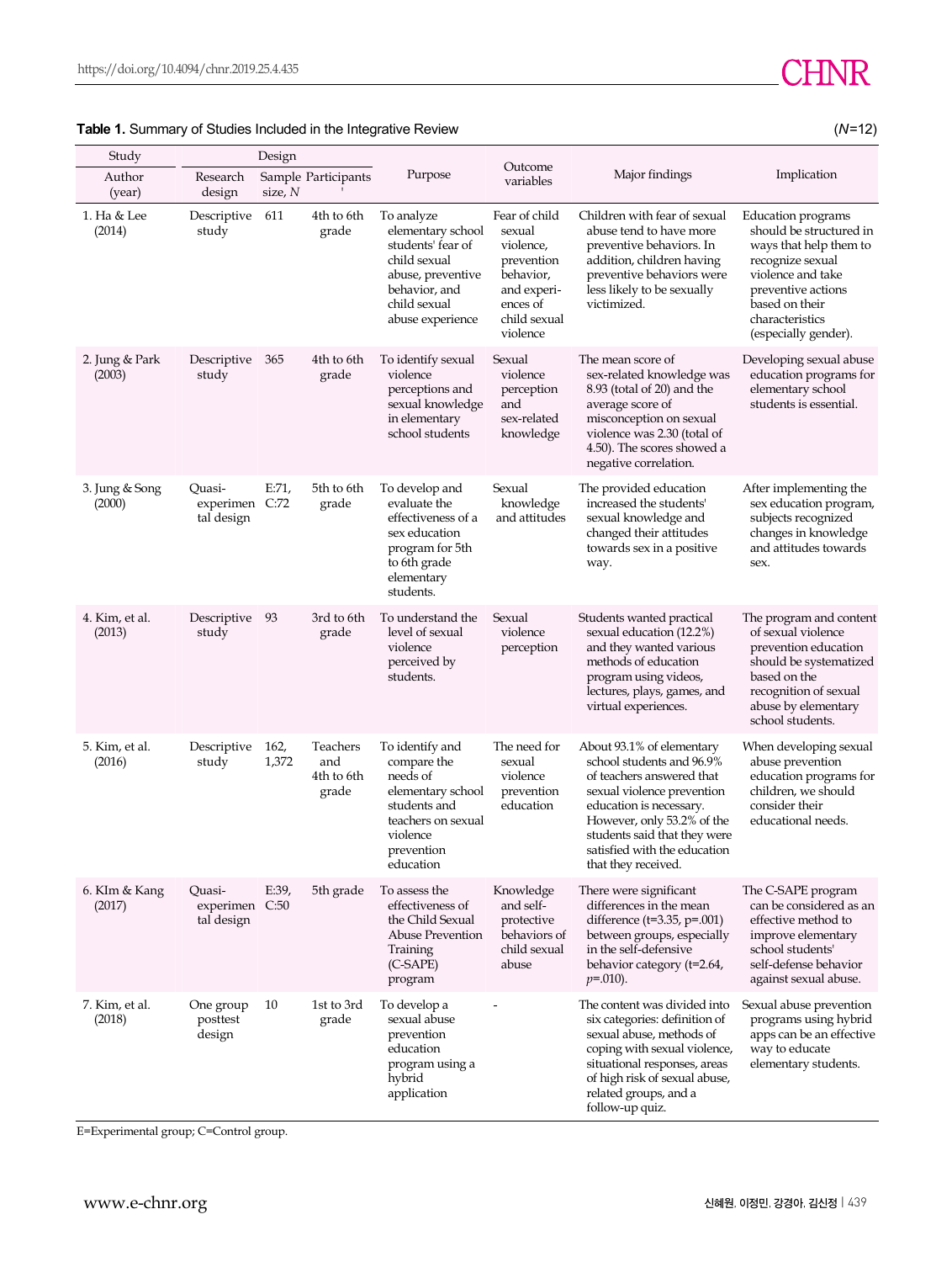| Study                      | Design                               |                        |                            |                                                                                                                                                                    |                                                                                                                                                                                                                                                               |                                                                                                                                                                                              |                                                                                                                                                                                                                                             |  |
|----------------------------|--------------------------------------|------------------------|----------------------------|--------------------------------------------------------------------------------------------------------------------------------------------------------------------|---------------------------------------------------------------------------------------------------------------------------------------------------------------------------------------------------------------------------------------------------------------|----------------------------------------------------------------------------------------------------------------------------------------------------------------------------------------------|---------------------------------------------------------------------------------------------------------------------------------------------------------------------------------------------------------------------------------------------|--|
| Author<br>(year)           | Research<br>design                   | Sample<br>size, N      | Participants'              | Purpose                                                                                                                                                            | Outcome<br>variables                                                                                                                                                                                                                                          | Major findings                                                                                                                                                                               | Implication                                                                                                                                                                                                                                 |  |
| 8. Lee & Ha<br>(2013)      | Descriptive<br>study                 | 822,<br>389            | Mothers<br>and<br>teachers | To analyze the<br>myths of mothers<br>and elementary<br>school teachers on<br>child sexual abuse<br>to implement and<br>recognize child<br>preventive<br>education | Myths on<br>child sexual<br>abuse and<br>practice/per<br>ception<br>toward child<br>sexual abuse<br>prevention<br>education                                                                                                                                   | Mothers have had more<br>myths about child sexual<br>abuse than teachers.                                                                                                                    | It is necessary to<br>emphasize the<br>importance of parent<br>and teacher roles to<br>make child preventive<br>education more<br>effective.                                                                                                |  |
| 9. Moon, et<br>al. (2017)  | Ouasi-<br>experimental<br>design     | E1:15<br>E2:15<br>C:15 | 2nd grade                  | To develop and<br>evaluate the<br>effectiveness of the<br>Sexual Abuse<br>Prevention (SAP)<br>mobile<br>application.                                               | Recognition of After the app intervention,<br>sexual abuse<br>the awareness and skills to<br>and skills to<br>avoid sexual abuse<br>avoid sexual<br>increased immediately<br>abuse<br>after training and four<br>weeks later among the<br>experimental group. |                                                                                                                                                                                              | SAP_MobAPP can be<br>considered an effective<br>method for sexual<br>abuse prevention<br>education at school.                                                                                                                               |  |
| 10. Yoon, et<br>al. (2009) | One group<br>pre-post test<br>design | 60                     | 3rd to 4th<br>grade        | To evaluate the<br>effectiveness of the<br>Sexual Education<br>Program                                                                                             | Sexual<br>knowledge,<br>sexual<br>attitudes,<br>and<br>satisfaction<br>with sex<br>education                                                                                                                                                                  | The education program was<br>an effective method for<br>increasing participants'<br>sexual knowledge and<br>changing their attitudes<br>toward sex.                                          | The school should<br>systematically<br>implement all the sex<br>education programs<br>from the lower grades<br>to the upper grades so<br>that efforts to improve<br>the effectiveness of the<br>program implementa-<br>tion should be made. |  |
| 11. Yoon.<br>(2008)        | Descriptive<br>study                 | 1,210                  | Teachers                   | To analyze the<br>needs and<br>recognition of<br>education to<br>prevent childhood<br>sexual abuse                                                                 | Needs for<br>recognition<br>of sexual<br>violence<br>prevention<br>content                                                                                                                                                                                    | The content and form of<br>education to prevent<br>sexual abuse of children<br>varied greatly according to<br>age, gender, years of work,<br>work area, and relevant<br>training experience. | Expand training<br>opportunities for<br>teachers on sexual<br>violence prevention<br>education, and provide<br>proven programs and<br>materials.                                                                                            |  |
| 12. Yoon.<br>(2010)        | Descriptive<br>study                 | 300                    | 2nd to 6th<br>grade        | To identify students'<br>experiences and<br>recognition of<br>preventive<br>education against<br>sexual abuse.                                                     | Experience<br>and<br>awareness of<br>sexual<br>harassment<br>and sexual<br>violence<br>prevention<br>education                                                                                                                                                | Sexual prevention<br>education effects were low<br>in boys and upper grades<br>(4th to 6th grade). There<br>was no significant<br>difference in perception by<br>gender and grade.           | It is necessary to<br>measure the awareness<br>and prevention<br>education programs of<br>sexual abuse for<br>children.                                                                                                                     |  |

### **Table 1.** Summary of Studies Included in the Integrative Review (Continued) (*N*=12)

E=Experimental group; C=Control group.

판단되어 최종적으로 12편의 연구를 분석에 포함하였다(Table 3). 총 12편의 논문에서 연구의 문맥과 근거를 평가하는 WOE a 항목, 연구 목적에 적합한 연구 설계 측정항목 WOE b, 종합적 판단 측정 항목인 WOE d에서 모두 적합한 것으로 평가되었다. 반면, 연구 목 적에 근거한 자료 분석의 적합도 영역을 평가하는 WOE c 항목에 서는 1편의 연구가 연구 목적과 자료 분석의 적절성에서 '중'으로 평가되었다.

# 3. 연구 분석

12편의 연구에 대해 목적, 결과 변수, 주요 결과 및 활용 의의를 요약하여 정리하면 다음과 같다(Table 1).

# **1)** 서술적 연구

7편의 서술적 조사연구 결과에서는 성폭력에 대한 정확한 인식 과 성폭력 예방을 위한 행위 간에 유의한 정적 상관성, 성 지식과 성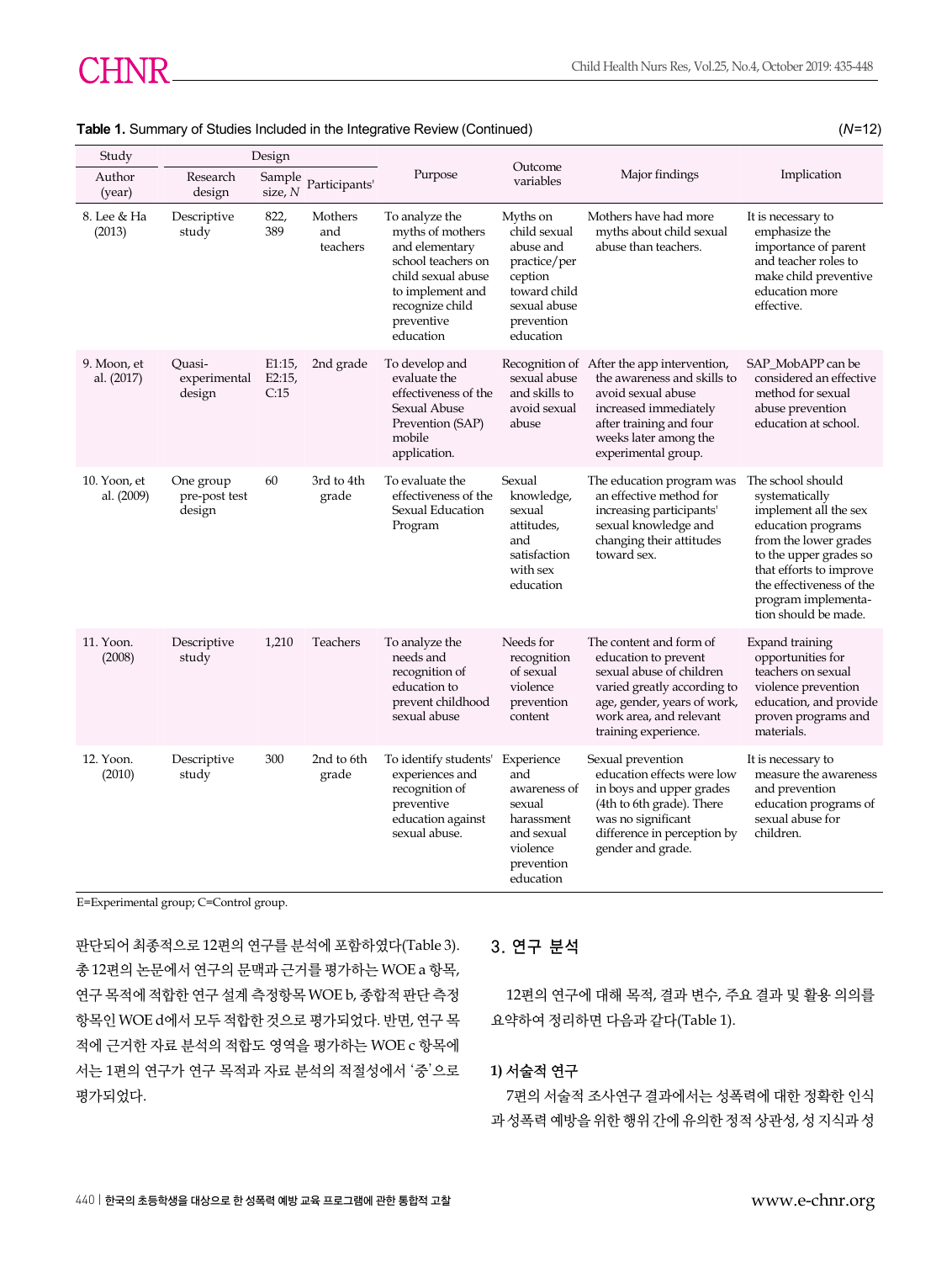| Variables                     | Categories                                                                                                      | $n$ (%)                                           |
|-------------------------------|-----------------------------------------------------------------------------------------------------------------|---------------------------------------------------|
| Participants                  | Above 3rd grade<br>1st to 3rd grade<br>All grades<br>4th to 6th grade, including<br>teachers<br><b>Teachers</b> | 7(58.3)<br>2(16.8)<br>1(8.3)<br>1(8.3)<br>1(8.3)  |
| Publication year              | 2000~2010<br>2011~2015<br>2016~2018 (June)                                                                      | 5(41.7)<br>3(25.0)<br>4(33.3)                     |
| Major field of<br>researchers | Nursing<br>Child welfare<br>Education<br>Others                                                                 | 5(41.7)<br>3(25.0)<br>3(25.0)<br>1(8.3)           |
| Research design               | Descriptive study<br>Nonequivalent control group<br>pre-posttest design<br>One group pre-post test design       | 7(58.3)<br>3(25.0)<br>2(16.7)                     |
| Sample size                   | Below 100<br>101~300<br>$301 - 500$<br>$501 - 1,000$<br>Above 1,001                                             | 5(41.7)<br>3(25.0)<br>1(8.3)<br>2(16.7)<br>1(8.3) |
| Ethical<br>considerations     | Yes<br>NA                                                                                                       | 7(58.3)<br>5(41.7)                                |

**Table 2.** General Characteristics of the Included Studies (*N*=12)

NA=Not applicable.

폭력에 대한 오해 사이에 부적 상관성이 있음이 확인되었다. 또한 초등학생의 성폭력 예방 교육 요구도는 높았으며 특히 비디오, 놀 이, 게임, 가상현실 경험 등의 교육 방법을 희망하였다. 1편의 연구 결과에서는 교사를 위한 성폭력 예방 교육 프로그램과 교육자재가 확장될 필요가 있고 프로그램 효과에 영향을 미치는 요인으로 교 사의 연령, 성별, 교사 근무년 수, 관련 교육 이수 경험의 유무가 확 인되었다.

### **2)** 중재 연구

초등학생을 대상으로 성폭력 예방 교육을 제공한 5편의 연구에 대해 중재 유형 및 시간, 중재효과, 결과 등을 분석한 결과는 Table 4 와 같다.

### (1) 중재 유형 및 시간

중재 유형은 그룹 대상 3편(60.0%), E-learning 기반 교육 2편 (40.0%)의 순이었으며, 중재를 제공한 사람은 학교의 보건교사가 4편, 연구 보조원이 1명으로 나타났다. 중재기간은 1~8주까지로 다양하였으며, 중재빈도는 6회 2편(40.0%), 8회 2편(40.0%), 10회

1편(20.0%)이었고, 1주에 6회, 2주에 10회, 3주에 8회, 6주에 6회, 8 주에 8회 등으로 다양하게 나타났다. 1회를 기준으로 한 중재 시간 은 5~50분까지이었으며, 40분이 3편(60.0%)으로 가장 많았다. 대 조군의 경우, 4편(80.0%)의 연구에서 중재를 제공하지 않았으며 1 편(20%)의 연구에서만 교과서 중심의 기본교육을 제공하였다.

### (2) 중재 효과 측정을 위한 결과 변수 및 중재 효과

결과 변수는 성폭력에 대한 지식과 인식을 측정한 연구가 3편 (60.0%), 성폭력 자기보호행위 또는 기술을 측정한 연구가 2편 (40.0%), 성폭력에 대한 태도 1편(20.0%) 등이었다.

단일그룹에 적용한 연구 2편을 제외한 3편의 유사실험연구의 측정 변수에 대한 효과크기를 분석하였는데, 효과크기(작은 효 과크기 .50 이하, 중간효과크기 .50~.80, 큰 효과크기 .80 이상) 는 effect size calculator (Social Science Statistics)를 사용하여 Cohen's d 값을 계산하였다. 성 지식과 성 태도를 측정한 1편의 연 구에서는 논문에 사전-사후 평균 차이 값과 t값은 제시되었으나 표준편차(standard deviation, SD) 값이 보고되어 있지 않아 효과 크기(d)를 산출할 수 없었다. 다른 1편의 연구에서는 성폭력에 대 한 인식과 성폭력 예방을 위한 자기보호 기술을 측정하였으나 모 두 통계적으로 유의한 효과를 보이지 않았다. 마지막 1편의 연구 에서 성폭력 예방에 대한 지식을 측정한 결과는 유의하지 않았고, 자기보호 기술의 교육 효과는 유의하였으며, 중간 효과크기로 나 타났다.

### (3) 중재 내용

5편의 실험 논문에서 확인된 성폭력 예방 교육의 목적은 성폭력 에 대한 올바른 인식과 지식을 갖추도록 돕고 자신 스스로 성폭력 을 예방할 수 있도록 역량을 갖추게 하여 초등학생의 안전과 건강 증진을 도모하는 것이었다. 중재 내용 및 방법에 관한 자세한 내용 은 Table 4에 제시되어 있다. 교육 프로그램을 적용하기 위해 강의, 과제, 개방형 질문을 적용한 수업, 그룹 활동, 역할극 등의 다양한 교육 방법이 사용되었다.

### **논 의**

본 연구에서 선택한 12편의 연구 중 저학년(3편, 25%)을 대상으 로 한 경우가 고학년(9편 75%)에 비해 매우 저조함을 알 수 있다. 그러나 초등학생 대상의 성폭력은 어린 연령에서도 발생하고 있는 현실을 감안해 볼 때, 초등학교 저학년도 포함하여 성폭력의 위험 에 대처하도록 교육을 실시할 필요가 있다. 실제로 1990년부터 2009년까지 미국에서 실시한 두 개의 통합적 문헌고찰 연구를 살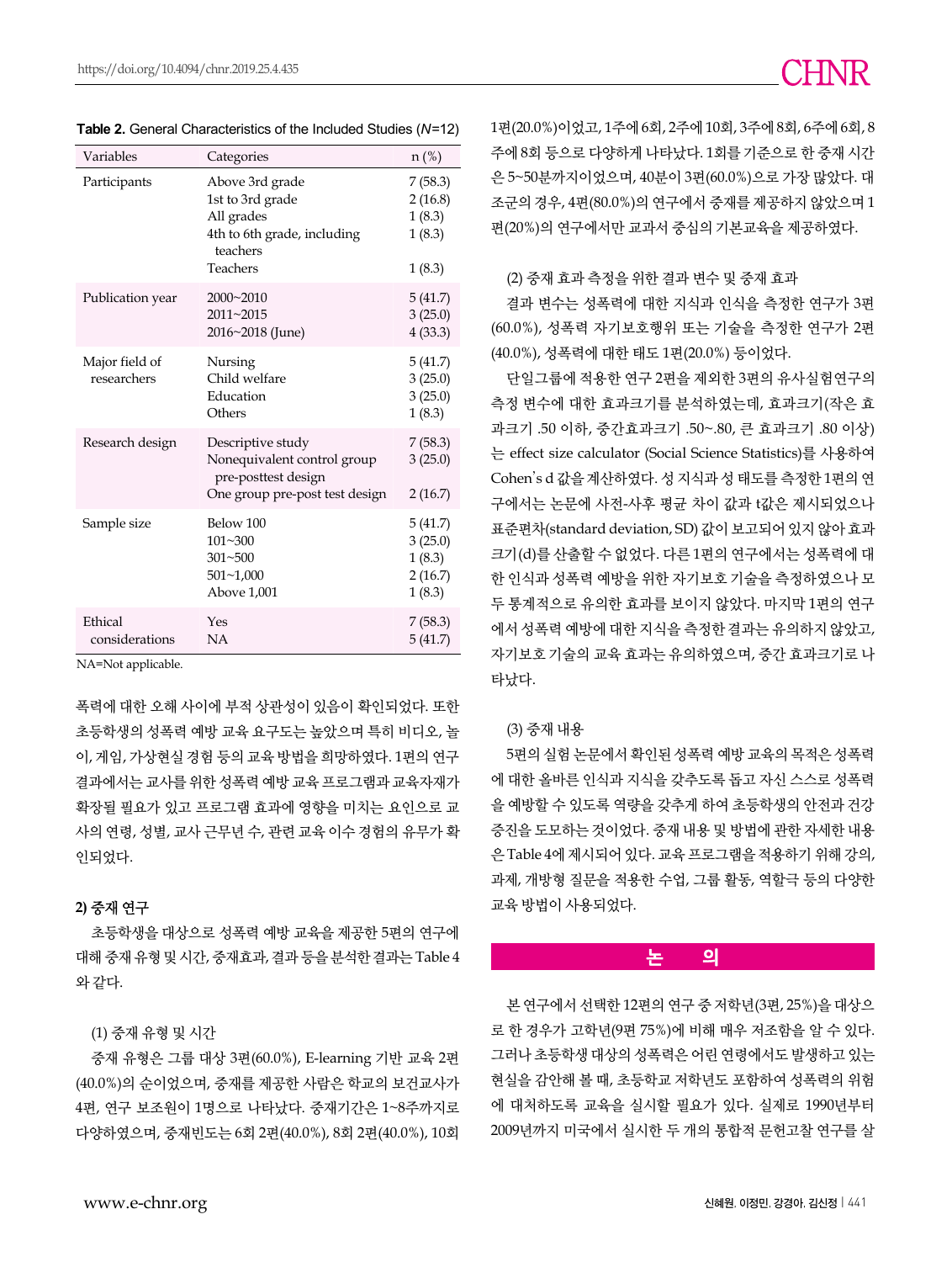| No. | Authors             | Title                                                                                                                                                                                 | Journal                                                                       | Gough's WOE<br>$(a,b,c-d)$ |
|-----|---------------------|---------------------------------------------------------------------------------------------------------------------------------------------------------------------------------------|-------------------------------------------------------------------------------|----------------------------|
| 1   | Ha & Lee (2014)     | Fear of child sexual violence, prevention<br>behavior, and upper elementary school<br>victims' experiences of child sexual violence                                                   | Asian Journal of Child Welfare and<br>Development. 12(2);43-65.               | H,H,H-H                    |
| 2   | Jung & Park (2003)  | Elementary school high grade students'<br>perceptions of sexual violence                                                                                                              | The Journal of Korean Community<br>Nursing. 14(1);45-54.                      | $H, H, H$ -H               |
| 3   | Jung & Song (2000)  | A study of the development and effect of sex<br>education programs for grade 5 and 6 student<br>of elementary schools                                                                 | Journal of Human Ecology. 1(2);<br>133-161.                                   | $H,H,M-H$                  |
| 4   | Kim, et al. (2013)  | Content analysis of sexual abuse recognized by<br>elementary school students                                                                                                          | Journal of Korean Academic<br>Society of Nursing Education.<br>19(4);518-530. | H,H,H-H                    |
| 5   | Kim, et al. (2016)  | Comparison of needs for sexual abuse<br>prevention education between elementary<br>school students and teachers                                                                       | Child Health Nursing Research.<br>22(3);215-226.                              | H,H,H-H                    |
| 6   | Kim & Kang (2017)   | Effects of the child sexual abuse prevention<br>education (C-SAPE) program on South Korean<br>fifth-grade students' competence in terms of<br>knowledge and self-protective behaviors | The Journal of School Nursing.<br>33(2);123-132.                              | $H,H,H-H$                  |
| 7   | Kim, et al. (2018)  | Development of a sexual abuse prevention<br>education program for elementary school<br>students using a hybrid application                                                            | Child Health Nursing Research.<br>24(1);109-118.                              | $H,H,H-H$                  |
| 8   | Lee & Ha (2013)     | Practices and perceptions of child sexual abuse<br>prevention education through the myths of<br>mothers and teachers                                                                  | Asian Journal of Child Welfare and<br>Development. 11(2);41-66.               | $H, H, H$ - $H$            |
| 9   | Moon, et al. (2017) | Sexual abuse prevention mobile application<br>(SAP_MobAPP) for primary school children in<br>Korea                                                                                    | Journal of Child Sexual Abuse.<br>26(5);573-589.                              | H,H,H-H                    |
| 10  | Yoon, et al. (2009) | A study on the efficiency of a sex education<br>program for elementary school students                                                                                                | Journal of Korean Practical Arts<br>Education. 22(1);73-92.                   | $H,H,H-H$                  |
| 11  | Yoon (2008)         | Elementary school teachers' needs assessments<br>and perceptions on school education programs<br>to prevent sexual abuse to children                                                  | Korean Home Economics<br>Education Association. 20(3);<br>231-258.            | $H,H,H-H$                  |
| 12  | Yoon $(2010)$       | A study on children's experiences and<br>recognition of preventive education against<br>sexual abuse                                                                                  | Journal of Korean Practical Arts<br>Education. 23(3);59-78.                   | H,H,H-H                    |

### **Table 3.** List of Reviewed Articles on a Sexual Abuse Prevention Education Programs (*N*=12)

WOE=Weight of evidence; H=High; M=Medium; a=Methodological trustworthiness; b=Methodological relevance; c=Topic relevance; d=Overall scores.

펴보면, 아동의 성폭력 예방 교육 프로그램은 유치원부터 초등학 교 고학년 아동을 대상으로 하였으며, 대부분의 연구에서 초등학 교 저학년인 1~3학년을 포함하고 있었다[12]. 아동은 성인에 비해 상대적으로 자기방어 능력이 없어 상대적으로 성폭력의 피해자가 되기 쉽지만, 아동 성폭력은 겉으로 잘 드러나지 않고 은폐되거나 개입이 잘 이루어지지 않고 있다. 이는 가족 구조의 변화로 인한 자 녀 지도 감독의 소홀과 유해한 환경에 무방비하게 노출되고, 또한 인터넷 사용의 확산으로 이를 이용하는 연령층이 점차 낮아지면서

초등학생도 쉽게 성 관련 정보에 접근하게 됨에 따라 성폭력의 표 적이 될 수 있기 때문이다[8]. 연구에 대한 윤리적 고려는 7편의 연 구에서 기술되어 있었으나 2010년 이전 논문 등과 간호학 이외의 다른 학문분야에서 발표된 5편의 연구에서는 연구 윤리위원회 승 인 여부, 연구에 대한 설명 및 동의가 언급되어 있지 않았다. 따라서 추후 초등학생을 대상으로 한 성폭력 예방 교육에 대한 연구를 진 행하기 위해서는 미성년자인 연구 대상자에 대한 윤리적 고려가 명시되어야 할 필요가 있겠다.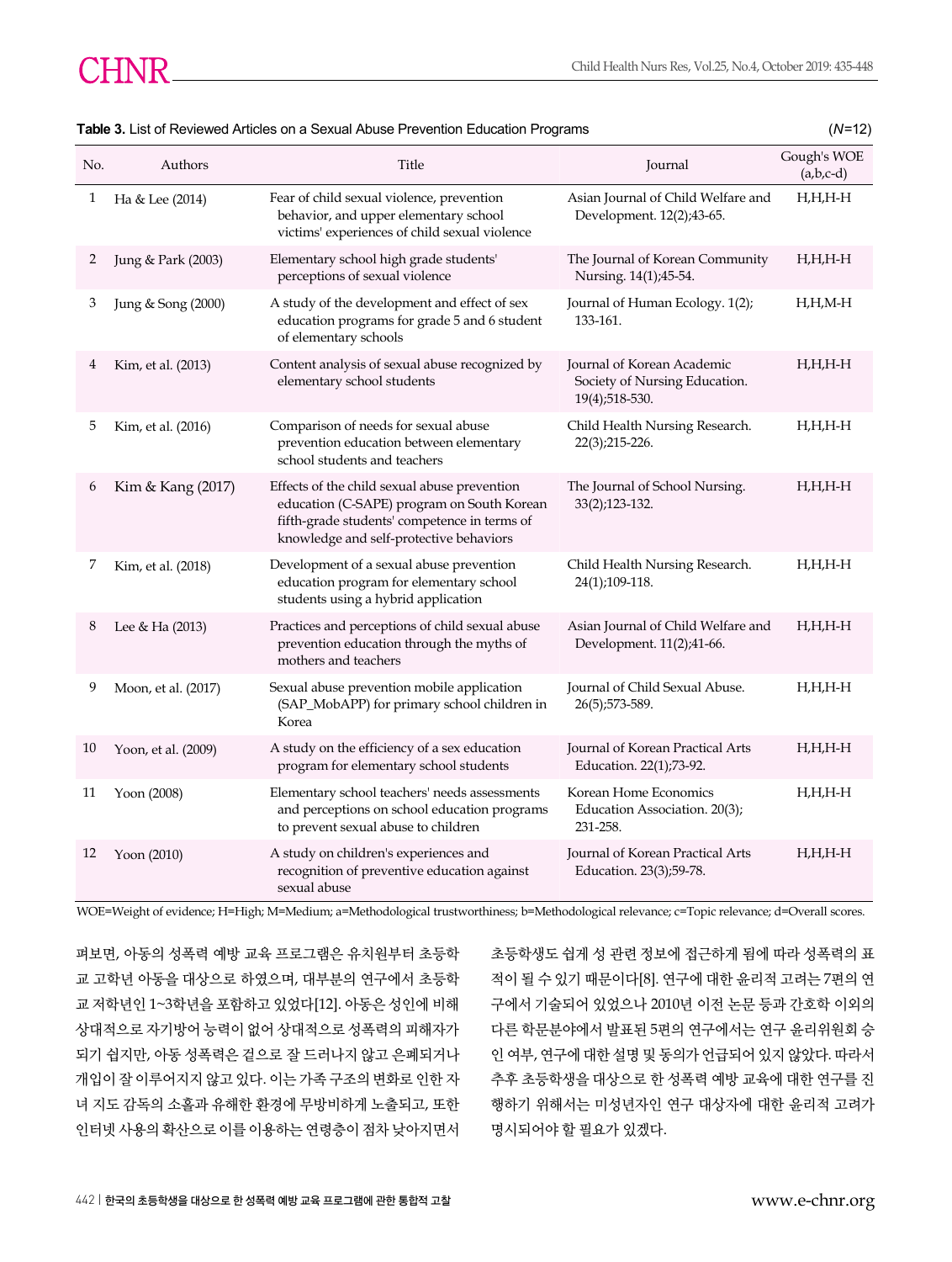본 연구에서 선택한 12개 논문에 대한 질 평가에서 한 영역에서 '중' 등급을 받은 1개 연구를 제외한 대부분의 연구에서 전체평가 가 '상' 등급으로 평가되었다. 본 연구에서 적용한 통합적 문헌고찰 연구 방법에 대한 평가 결과는 적절하다고 판단된다. 한편 실험연 구 수가 소수에 불과하여 결과 변수의 효과크기에 대한 확인에 제 한이 있었다. 실험설계를 적용한 연구 결과는 보다 과학적 근거와 타당성을 제시할 수 있으므로, 이에 대한 추후 연구가 수행될 필요 가 있다고 생각한다.

본 연구에서 성폭력 예방 프로그램의 효과를 확인한 1편의 연구 에서만 통계수치(평균값, 표준편차)를 제시하였고, 자기보호행위 변수에서 중등도 이상의 효과크기(.62)를 보였다[9]. 그러나 1편의 연구만으로는 교육을 실시했을 때 프로그램의 효과가 어떠한지를 검증하는 데에는 무리가 있을 수 있다고 판단된다. 12 편의 연구 중 5편의 실험연구에서, 일부 연구에서 통계수치를 불충분하게 제시 하였는데, 향후 연구에서 실험연구 결과를 제시할 때는 이러한 통 계 수치를 명확히 할 필요가 있겠다. 추후 연구를 통해 성폭력 예방 을 위한 효과적인 교육 프로그램이 개발 및 적용되고 이에 대한 효 과크기 검증은 초등학생에게서 성폭력 예방 교육의 근거를 제시해 줄 수 있다고 생각한다.

본 연구 결과, 90% 이상의 초등학생과 교사가 성폭력 예방 교육 이 필요하다고 응답하였다. 그러나 Kim과 Kang [2]의 연구 결과 에 따르면, 초등학생의 성폭력에 대한 지식 정도는 22점 만점에 7.33점에 그쳐 교육의 실효성이 떨어지는 것으로 나타났으며, 53% 의 초등학생만이 현재 성폭력 예방 교육에 만족한다고 응답하여, 제공된 교육이 초등학생의 필요성과 요구도에 충분히 부합되지 못 함을 알 수 있다. 특히, 성폭력 예방 교육에 대한 효과는 남학생과 고학년에서 그 효과가 현저히 낮은 것으로 분석되었다[20]. 세계보 건기구에 따르면 아동 성폭력에 해당되는 범주는 아동이 성적 활 동을 완전히 이해하지 못하는 경우, 성적 활동에 대해 발달적으로 준비가 되지 않은 경우, 동의를 스스로 할 수 없는 경우, 또는 가해 자의 행위가 사회에서 금기시 되거나 법에 위반될 때이다[21]. 초 등학생의 성폭력 인식 및 경험을 파악한 질적연구에서 초등학생이 생각하는 성폭력은 강제적 접촉, 괴롭힘, 학교폭력, 음란물, 불쾌한 성적행동, 범죄 등으로 나타났다[5]. 그러므로 아동에게 성폭력에 해당되는 내용을 명확히 알려줄 필요가 있다고 생각한다. 또한 초 등학생은 성폭력의 예방과 대처 방법으로 성교육, 위험회피, 자기 주장, 처벌의 강화, 도움 요청과 알림, 신고, 치료와 상담 등이 필요 하다고 응답하였다. 따라서 아동 대상 교육 프로그램의 효과를 증 대시키기 위해서는 아동의 현재 지식 정도나 요구도 등에 대해 파 악한 후, 이를 토대로 성별 혹은 연령을 고려한 교육 프로그램이 마 련되어야 할 것이다. 실제로 본 연구를 통해 고찰한 연구 중 아동의

성폭력에 대한 인식과 요구도를 파악하고[5], 이를 바탕으로 성교 육 프로그램을 개발한 연구[2,3]도 있었다. 교육 프로그램을 개발 할 때 대상자의 요구도를 기초로 한다면 통일성 있는 프로그램을 개발할 수 있고, 대상자의 만족도도 높일 수 있는 긍정적인 결과가 산출되어 초등학교 교육 현장에서의 활용 가능성도 높아질 것으로 기대한다.

본 연구 결과, 아동 성폭력 예방에 가장 중요한 역할을 할 수 있 는 사람은 가정과 학교에서 아동을 직접 돌보는 부모와 교사로 보 고되고 있다. 실제로 부모와 교사는 자녀를 성폭력과 같은 위험으 로부터 보호해야 할 일차적인 책임이 있고, 아동이 가장 신뢰할 수 있는 존재이므로 자녀에게 성폭력 예방 교육을 하는 것이 효과적 일 수 있다[10]. 우리나라에서 270명의 초등학생을 대상으로 실시 한 연구에서 초등학교 고학년 학생은 성과 관련된 문제에 대해 도 움을 청하고 싶은 사람으로 남학생의 53%, 여학생의 76%가 어머 니를 제시하였다. 아버지는 두 번째(27%)로 도움을 받고 싶은 대상 으로 제시되었지만, 실제로 아버지와 성에 대해 거의 이야기를 하 지 않는 것으로 나타났다[20]. 그러나 성폭력 예방에서 부모의 역 할에 대해 구체적인 연구가 많이 이루어지지는 않았으므로[11] 부 모 대상의 연구가 더 이루어져야 할 것이다. 이와 관련하여 외국에 서도 교사 혹은 아동뿐만 아니라 부모에게 성폭력 예방 교육 프로 그램을 실시해야 한다는 추세이다[22]. 부모는 성폭력 위험에 대해 자녀와 대화를 나눌 수 있는 심리적으로 좋은 환경을 제공할 수 있 고, 가정, 학교 등 아동 주변 환경의 잠재적 성 범죄자로부터 아동을 안전하게 지키거나 보호해줄 수 있다. 실제로 아동에게 안전한 환 경의 제공은 아동이 적절하게 대처할 수 있는 자신감을 키워줄 수 있다고 보고되었다[23].

그러나 현재 우리나라에서는 부모가 아동을 지도할 수 있도록 도움을 주는 교육 프로그램은 부족한 실정이며[10], 초등학교에서 는 부모에게 가정통신문 등을 통해 성폭력 예방과 관련된 내용을 전달하고 있다. 또한 부모는 체계적인 교육을 받는 것이 아니라 대 부분 대중매체를 통해 정보를 얻기 때문에 아동 성폭력에 대한 잘 못된 신념을 가질 수 있다[10]. 부모가 아동 성폭력과 그 예방에 대 해 충분히 이해하고 아동 교육에 실질적으로 적용하는 데에 어려 움이 있을 수 있으므로, 주기적으로 학부모를 대상으로 한 직접 교 육이나 개별적인 상담도 필요하다고 생각된다.

한편, 학생에게 성교육을 의무적으로 제공해야 하는 한국의 초 등학교에서는 현실적으로 교내의 보건교사가 주축이 되어 이에 대 한 업무를 담당하며, 각 교과목에서는 성교육이 부분적으로 이루 어지고 있다. 그러나 보건교사나 일반교사가 보고한 성폭력 예방 교육의 가장 큰 방해요인은 이와 관련된 교육 자료의 부족, 담당교 사의 불협조, 보건 교사의 전문 지식의 부족으로 나타났다[13]. 이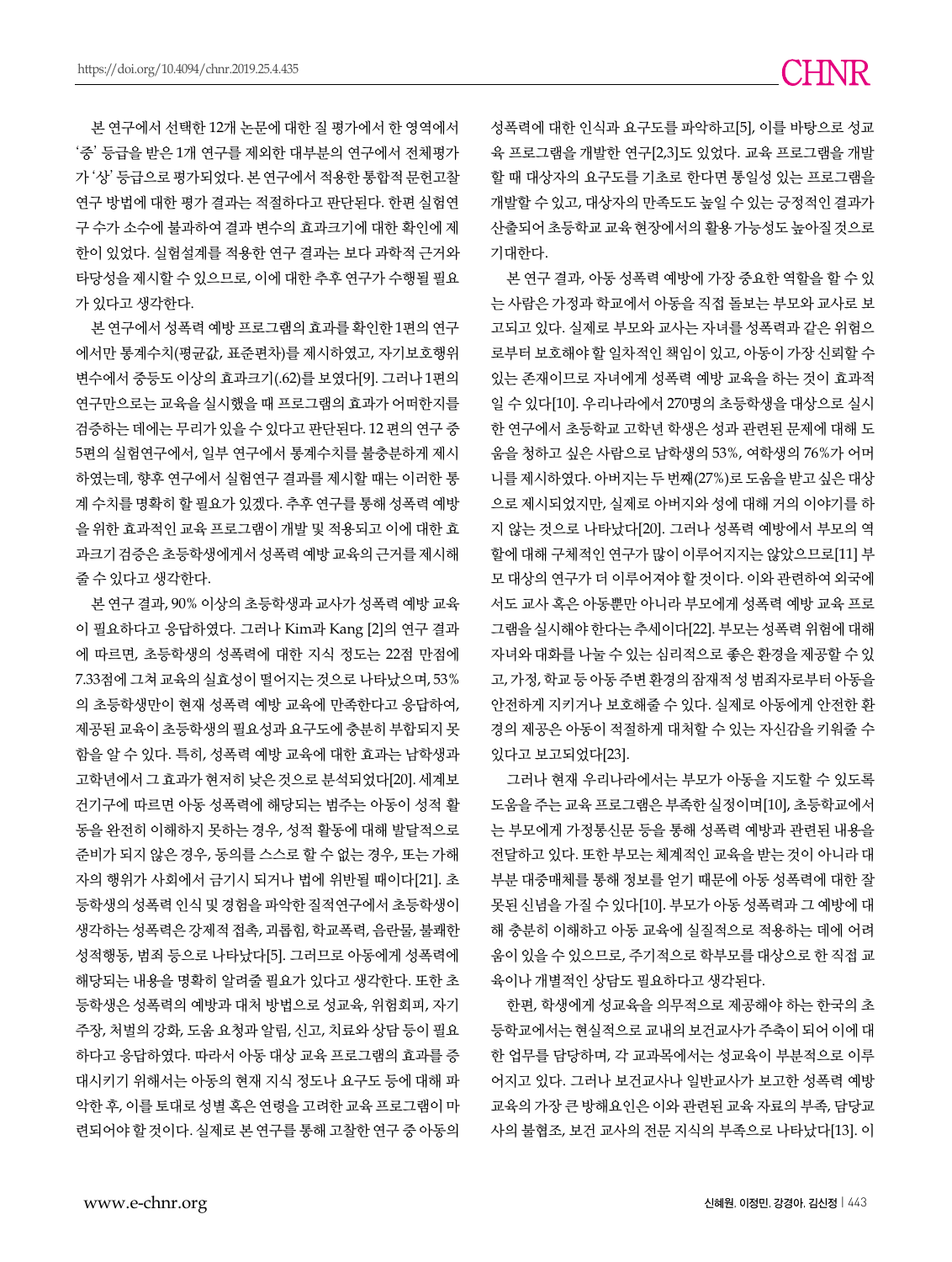### **Table 4.** Major Content of the Intervention Studies (*N*=5)

|     |                              | Intervention                                                                                                       |                                                     |                                 |                                                                            |                             | Concepts       |                                                                                                                                                                                                                                                                                                                          |                                                                                                                                                                                                                                                                                                                                                                       |                                                                                                                      |
|-----|------------------------------|--------------------------------------------------------------------------------------------------------------------|-----------------------------------------------------|---------------------------------|----------------------------------------------------------------------------|-----------------------------|----------------|--------------------------------------------------------------------------------------------------------------------------------------------------------------------------------------------------------------------------------------------------------------------------------------------------------------------------|-----------------------------------------------------------------------------------------------------------------------------------------------------------------------------------------------------------------------------------------------------------------------------------------------------------------------------------------------------------------------|----------------------------------------------------------------------------------------------------------------------|
| No. | Author<br>(year)             | Type & providers                                                                                                   | Duration/<br>number of<br>sessions<br>(min/session) | Control<br>group                | Outcome                                                                    | Statistical<br>significance | Effect<br>size | Objectives                                                                                                                                                                                                                                                                                                               | Topic                                                                                                                                                                                                                                                                                                                                                                 | Method                                                                                                               |
|     | 1 Jung &<br>Song<br>(2000)   | Group<br>intervention:<br>sexual<br>education<br>by school health<br>teacher                                       | 8 weeks/8<br>$(50 \text{ min})$                     | Not<br>provided                 | Sexual<br>knowledge                                                        | Yes                         | NA             | Promote a safer<br>attitude toward<br>sex and increase<br>participants' sexual<br>health in a positive<br>direction.                                                                                                                                                                                                     | 1. The physical and emotional<br>changes of boys and girls<br>2. Pregnancy and childbirth<br>3. Physiological phenomena<br>and sexually transmitted<br>diseases<br>4. Mental health and sex                                                                                                                                                                           | Didactics<br>Homework for<br>each individual<br>participants<br>Open-ended<br>question on a<br>provided<br>education |
|     |                              |                                                                                                                    |                                                     |                                 | Sexual<br>attitude                                                         | Yes                         | NА             | Empowers children<br>by providing<br>competence in<br>terms of<br>CSA-related<br>knowledge and<br>self-protection<br>behaviors.                                                                                                                                                                                          | 5. Marriage/family and<br>engaging in a relationship<br>6. Formation of values about<br>sexuality<br>7. Sex roles<br>8. Causes and coping with<br>sexual violence                                                                                                                                                                                                     |                                                                                                                      |
|     | 2 Kim $\&$<br>Kang<br>(2017) | Group<br>intervention:<br>C-SAPE<br>intervention<br>by school health<br>teacher                                    | 6 weeks/6<br>$(40 \text{ min})$                     | Not<br>provided                 | Knowledge<br>of CSA<br>Self-<br>protective<br>behaviors<br>of CSA          | No<br>Yes                   | $d=0.62$       | Prevent child sexual<br>abuse and<br>ultimately achieve<br>health promotion<br>for elementary<br>school students.                                                                                                                                                                                                        | 1. Understanding C-SAPE<br>2. Distinguishing between<br>appropriate and<br>inappropriate touch<br>3. Recognizing potential sexual<br>abuse situations for sexual<br>abuse<br>4. What can I do?<br>5. Choose the right to refuse<br>and methods to avoid harm<br>6. How can I seek help                                                                                | Didactics<br>Group activity<br>Role-playing                                                                          |
| 3   | Kim,<br>et al.<br>(2018)     | E-learning<br>based inter-<br>vention: sexual<br>abuse preven-<br>tion<br>education by<br>school health<br>teacher | $1$ week/ $6$<br>$(5 \text{ min})$                  | Not<br>provided                 |                                                                            |                             |                | Improved<br>recognition<br>(awareness) and<br>child's skills to<br>avoid sexual abuse<br>situations.                                                                                                                                                                                                                     | 1. Knowing what sexual abuse<br>is<br>2. How to prevent sexual abuse<br>in daily life<br>3. How to deal with sexual<br>abuse in specific situations<br>4. Information about areas<br>with a high risk of sexual<br>abuse<br>5. How to acquire sex offender<br>information<br>6. Wrap-up                                                                               | Didactics                                                                                                            |
| 4   | Moon,<br>et al.<br>(2017)    | E-learning<br>based<br>intervention:<br>education<br>utilized the<br>SAP_MobAPP<br>by research<br>assistant        | 3 weeks/8<br>$(40 \text{ min})$                     | Textbook<br>-based<br>education | Recognition<br>of sexual<br>abuse<br>Skills to<br>avoid<br>sexual<br>abuse | No<br>No                    |                | Understand and<br>respect oneself and<br>others, and<br>practice the<br>importance of<br>sexual etiquette<br>Understand growth<br>and accept changes<br>in their bodies<br>Understand the love<br>and responsibility<br>of the family and<br>practice ways to<br>protect themselves<br>from experiencing<br>child abuse. | 1. Classmates at the school<br>2. Neighbors on the street<br>3. Brother's friend at the<br>playground<br>4. Strangers at the park near<br>home<br>5. Strangers at home<br>6. Neighbors in the elevator<br>7. Cousin at the house rooftop<br>8. Neighbors at the building<br>stairs                                                                                    | <b>Didactics</b>                                                                                                     |
| 5   | Yoon,<br>et al.<br>(2009)    | Group<br>intervention:<br>sex education<br>program<br>by school health<br>teacher                                  | $2$ weeks/ $10$<br>$(40 \text{ min})$               | Not<br>provided                 |                                                                            |                             |                |                                                                                                                                                                                                                                                                                                                          | 1. I want to be friends!<br>2. Let's follow sex etiquette!<br>3. How much do you know<br>about your body?<br>4. I really am curious!<br>5. How does the baby grow on<br>her mother's belly?<br>6. Sexual violence, no!<br>7. I behave like me and you<br>behave like you.<br>8. Family together.<br>9. How can a baby grow up<br>healthy?<br>10. Are you being loved? | Didactics<br>Group activity                                                                                          |

C-SAPE=Child sexual abuse prevention education; CSA=Child sexual abuse mobile application; SAP\_MobAPP=Sexual abuse prevention mobile application; NA=Not applicable.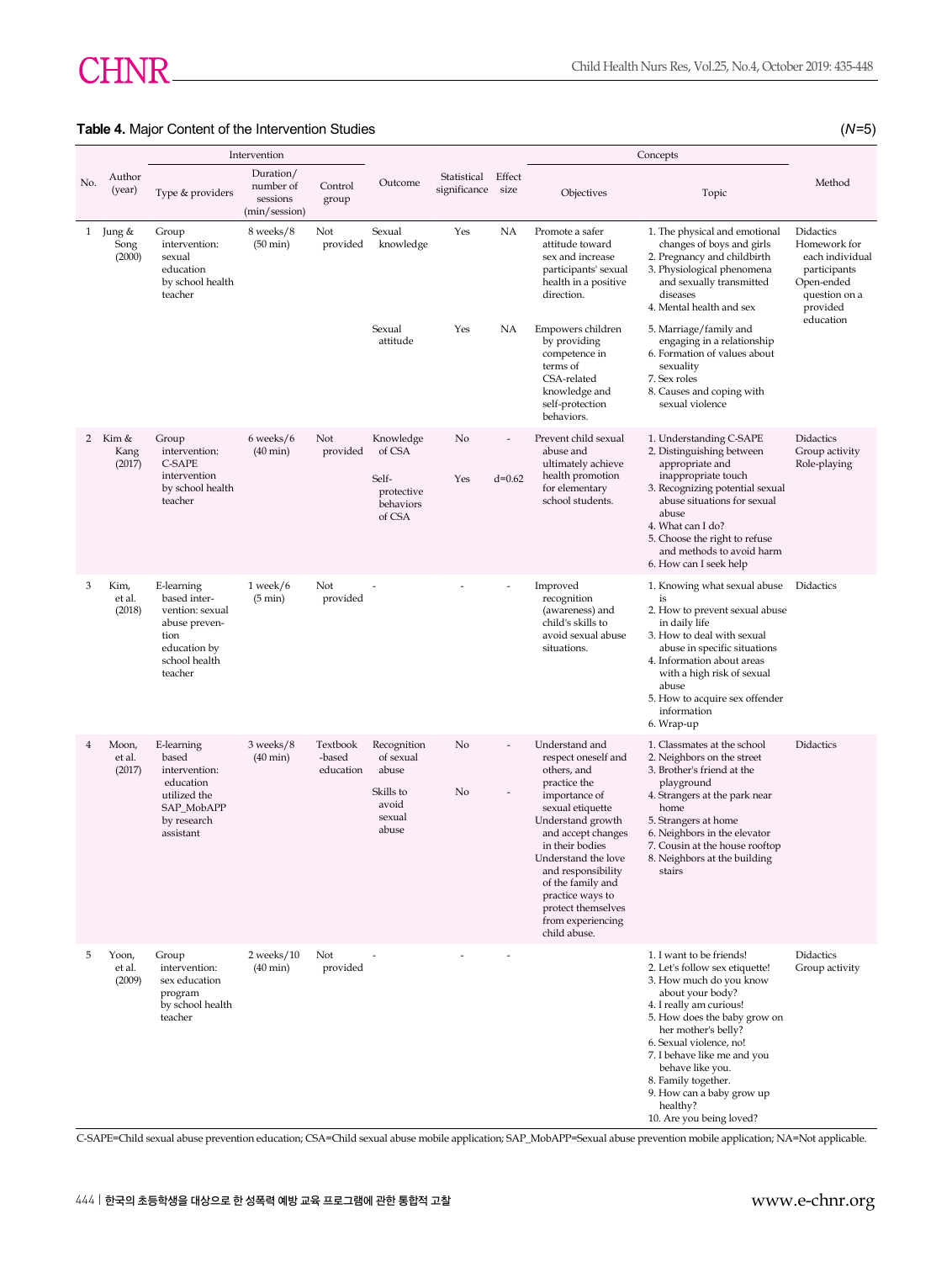에 대해 Yoon [24]은 일반교사에게도 성희롱, 성폭력 예방 교육 연 수 기회를 의무화하고 관련 교과에서 접근할 수 있는 다양한 컨텐 츠의 보급과 연구가 시급하다고 지적하였다. 그러므로 교사를 대 상으로 한 성폭력 예방 교육 내용을 계속적으로 개발하고 발전시 키며, 효과적인 교재 및 교수법과 관련된 역량 강화를 위한 연수를 지속적으로 제공하는 것이 필요하다.

12편의 연구에서 성폭력 예방 교육의 주제는 '남녀 신체구조', '생식기 위생' 같은 신체적 발달과 관련된 내용이 주로 다루어졌으 며, 특히 저학년에게는 성폭력에 관한 내용이 거의 포함되어 있지 않았다. 성폭력 예방 지식과 관련하여 미국 학교의 성폭력 예방 교 육 프로그램의 공통된 주제를 살펴보면 '성폭력의 범위', '몸의 소 유권', '보살핌 행동(grooming behaviors)', '안전한 또는 위험한 상황 파악', '싫다고 말하고 자기 주도성 갖기', '혼자 비밀을 간직 하지 않고 어른에게 말하기', '접촉의 종류' 등이 있었다[12]. 향후 국내에서도 포괄적이면서 표준화된 초등학생 성폭력 예방 교육 프 로그램이 필요할 것으로 사료된다.

본 연구에서 확인된 7편의 서술적 조사연구 결과에서는 성폭력 에 대한 정확한 인식과 예방 행위 간에 유의한 양적 상관관계가 있 었고, 성 지식과 성폭력에 대한 오해 사이에 부정적 상관성이 있음 이 확인되었으므로 성폭력 인식과 예방 행위를 돕는 구조화된 교 육 프로그램이 개발될 필요가 있다고 생각된다. 학교 중심의 성폭 력 예방 교육 프로그램 효과에 대한 메타분석 연구에 따르면, 성폭 력에 대한 지식 증가가 자기방어 행위와 긍정적인 상관관계가 있 음이 보고되었다[25]. 또한 성폭력 예방 교육 프로그램과 관련하여 아동은 위험 상황에서 실제로 사용할 수 있는 기술에 대한 요구도 가 높았고[10], 실제로 성폭력에 대한 예방 행동을 많이 하고 있는 아동일수록 성폭력과 관련된 피해 경험을 더 적게 한 것으로 나타 났다[11]. 이러한 결과를 통해 초등학생이 대처할 수 있도록 적절 한 자기보호능력을 증진시켜 줄 필요가 있다고 생각한다. 본 연구 에서 선택된 5편의 실험연구 중 4편(80%)의 연구에서 보건교사가 성폭력 예방 교육을 실시하였는데, 이는 고무적이라고 생각된다. Kim 등[3]의 연구에서도 교육 제공자가 의료 전문가인 경우, 프로 그램 시행 후 학생의 지식과 태도에서 유의한 결과를 나타내었다. 이러한 점에서 간호사 면허를 소지한 보건교사가 성폭력 예방 교 육 프로그램에 적극적으로 참여함으로써 그 효과를 높일 수 있을 것으로 본다[2]. 미국에서 통합적 고찰을 실시한 연구를 살펴보면, 학교에서 성폭력 예방 교육 프로그램을 담당하는 사람은 학교 간 호사가 아닌 일반교사, 관련 전문가, 자원봉사자, 경찰 등의 경우가 대부분이었다. 그러나 우리나라의 보건교사에 해당되는 미국의 학교 간호사는 건강 증진과 교육에 전문가이며, 아동의 발달단계, 성행동, 그리고 지역사회 건강에 통합적 지식이 있고, 간호과정을

적으로 변화시킬 잠재력을 가진 인력으로 향후 관련 성폭력 예방 교육에 적극적으로 활용하여야 함을 시사하고 있다[12]. 따라서 초 등학교에서 보건교사를 활용한 성폭력 예방 교육의 효과를 달성하 기 위해서는 보건교사에 대한 충분한 교육과 지원이 함께 이루어 져야 할 것이다. 성폭력 예방을 위한 교육기간은 1~8주로 다양하 게 나타났는데, 성과 관련된 가치관이나 태도는 1~2주 동안의 단 기 교육으로는 형성될 수 없으므로[24], 장기간의 교육이 효과적이 라고 사료된다. 본 연구 결과에서 교육회기는 4~10회로 나타났는 데, 이는 적절하다고 평가되며 추후에도 지속적인 성교육을 통해 성폭력에 대한 올바른 가치관을 형성하도록 유도해야 한다고 본 다. 또한 초등학생이라는 발달적 특성을 고려하여 교육의 기간이 나 횟수, 내용 등을 고려해야 할 것으로 생각된다. 한편 성폭력 예방 교육에서 교수 방법과 매체의 중요성이 보고되었는데[26], 본 연구 를 통해 확인된 결과 2편의 실험연구에서 모바일 어플리케이션 (앱), 만화(애니메이션), 상황극, 퀴즈 등을 이용하였고[1,3], 그 외 는 대부분 교과서 중심의 강의가 주된 교육 방법으로 적용되고 있 었다. 그러나 강의로만 이루어진 성폭력 예방 교육의 만족도는 낮 게 나타났고[10], 웹 교육을 받은 그룹이 대조군보다 학습자의 주 의를 끌고, 성폭력 인식과 대처기술에 대한 점수, 자신감, 교육 방 법에 대한 만족감이 더 높게 나타난 결과는[1] 교수 방법과 매체의 활용이 성교육 프로그램의 효과에 영향을 미치는 것을 알 수 있는 근거자료가 된다. 미국의 경우 영화, 연극, 토론, 역할극 등 다양한 방법을 성폭력 예방 교육으로 사용하였고, 그 결과 성폭력 예방 지 식 증가, 자기보호 효과, 성폭력 경험과 관련된 비밀 간직하지 않기 등의 결과가 향상된 것으로 나타나 교육이 효과적인 것으로 보고 되었다[12]. 국내 연구 결과를 살펴보면 고학년의 경우 80% 이상 의 학생이 교사의 강의를 통해 교육을 받았고, 저학년은 매체(51%), 강의(46%), 동화나 인형극(40%) 등을 통해 교육을 받았다. 성폭력 예방 교육의 내용과 방법 등은 시대와 사회 요구에 따라 변화하므 로 초등학생의 흥미와 관심을 끌 수 있는 교육 자료를 지속적으로 개발하고, 이러한 자료를 보급하기 위한 노력도 함께 병행되어야 한다고 생각한다[3]. 이렇게 개발된 자료는 교육뿐 아니라 학교 현 장에서 초등학교 교사나 보건교사가 상담이나 정보를 제공할 때도 효과적으로 활용될 수 있다고 생각된다. 또한 최근 모바일을 이용 한 교육이 시간과 장소의 제약을 받지 않고 반복 교육이 가능하여 사용이 증가되고 있다[1,27]. 모바일 앱 등을 이용한 교육은 아동과 부모에게 동시에 제공될 수 있고, 학교에서뿐만 아니라 가정까지 교육이 연장되는 긍정적인 효과를 가져 올 수 있어 유용할 수 있다 고 고려된다. 본 연구 결과 선택된 12편의 성폭력 예방 교육 프로그 램의 연구 목적, 결과 변수, 주요 결과 및 적용에 대한 통합적 고찰

아동, 학교, 지역사회의 요구에 맞게 적용하여 아동의 건강을 긍정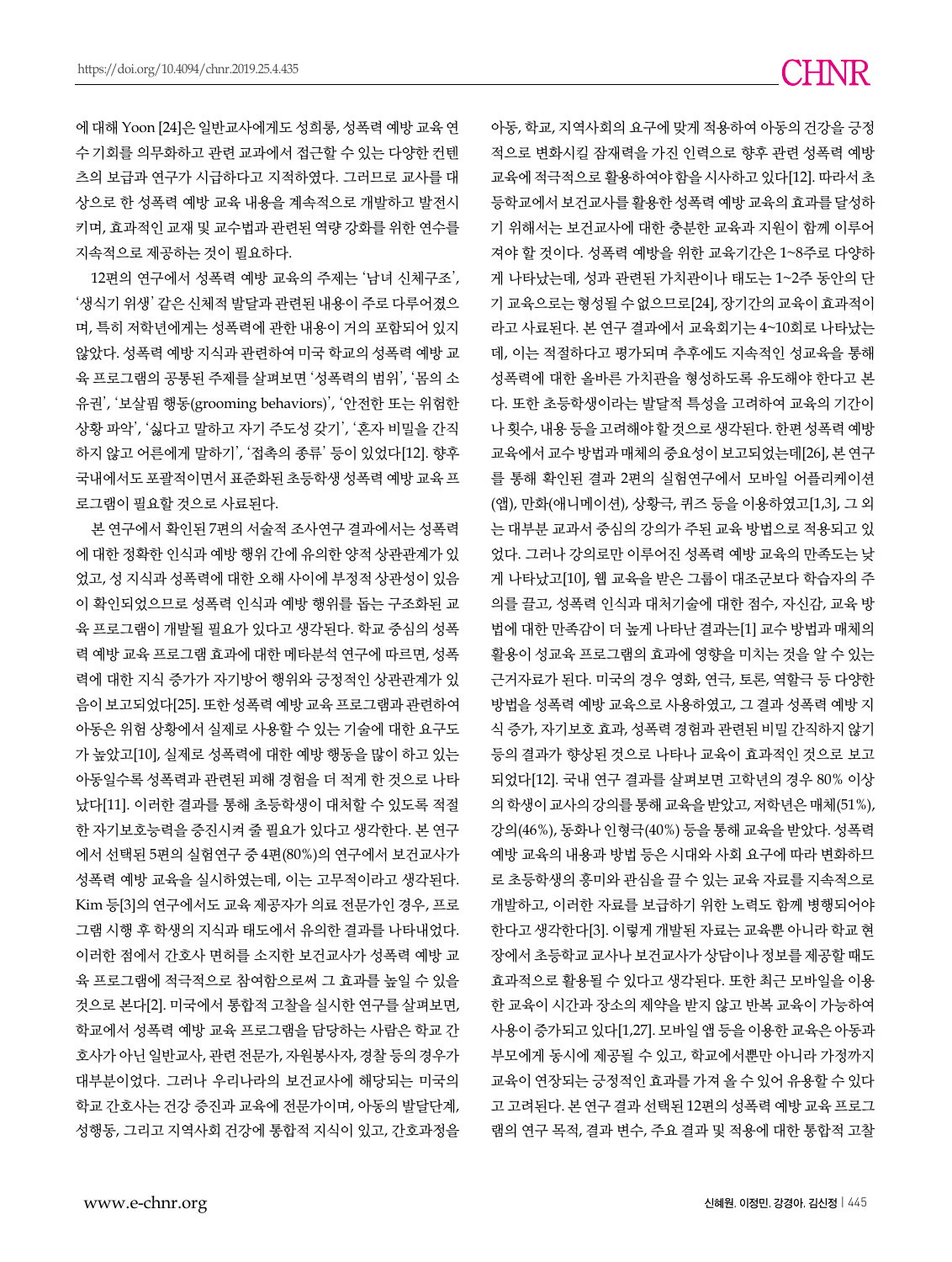은 추후 발전적인 교육 프로그램 내용에 반영할 수 있는 과학적인 근거라고 본다. 본 연구에서 나타난 결과를 참고하여 좀 더 체계적 이며 현장 적용 가능한 성폭력 예방 교육 프로그램이 활성화될 수 있을 것으로 기대한다.

**결 론**

성폭력을 예방하기 위한 교육 프로그램은 지식을 포함한 아동 의 역량을 증진시키고 적절한 예방 행동을 하도록 돕는다. 본 통합 적 문헌고찰을 통해 한국의 초등학생을 대상으로 실시된 성폭력 예방 교육 프로그램의 내용을 분석한 결과는 추후 대상자 요구 중 심의 효과적인 교육 프로그램을 개발할 수 있는 기초자료로 유용 하게 활용될 수 있다고 생각된다. 성폭력 예방 교육은 아동 및 청소 년이 갖고 있는 성적인 문제를 해결할 수 있는 능력을 배양시켜주 며, 성범죄로부터 자신을 보호하고, 대처할 수 있도록 아동기부터 적극적으로 이루어져야 할 필요가 있다. 가정, 학교와 사회 모두의 공동의 노력과 관심을 통해 성폭력 예방 교육이 효과적으로 실현 될 수 있을 것이다.

### **Conflict of interest**

No existing or potential conflict of interest relevant to this article was reported.

# **REFERENCES**

- 1. Moon KJ, Park KM, Sung Y. Sexual abuse prevention mobile application (SAP\_MobAPP) for primary school children in Korea. Journal of Child Sexual Abuse. 2017;26(5):573-589. https://doi.org/10.1080/10538712.2017.1313350
- 2. Kim SJ, Kang KA. Effects of the child sexual abuse prevention education (C-SAPE) program on South Korean fifth-grade students' competence in terms of knowledge and self-protective behaviors. The Journal of School Nursing. 2017;33(2):123-132. https://doi.org/10.1177/1059840516664182
- 3. Kim SJ, Kang SR, Lee JM. Development of a sexual abuse prevention education program for elementary school students using a hybrid application. Child Health Nursing Research. 2018;24(1): 109-118. https://doi.org/10.4094/chnr.2018.24.1.109
- 4. Ministry of Gender Equality and Family. 2010-2017 Analysis of sex crime trends for children and adolescents [Internet]. Seoul: Ministry of Gender Equality and Family; 2018 [cited 2019 September 11]. Available from:

http://www.mogef.go.kr/mp/pcd/mp\_pcd\_s001d.do;jsessionid=X797srOp40qWgjnO16nzqRZ+.mogef10?mid=plc504&bbtSn  $=104.$ 

- 5. Kim SJ, Park SJ, Kim SH, Kang KA. Contents analysis of sexual abuse recognized by elementary school students. The Journal of Korean Academic Society of Nursing Education. 2013;19(4):518-530. https://doi.org/10.5977/jkasne.2013.19.4.518
- 6. Lee YH, Han YK, Kim NY. The analysis of awareness of students and teachers on the school violence prevention policy: Focusing on sexual violence policy. The Journal of Politics of Education. 2018; 25(1):31-50.
- 7. Lee SH, Park WJ. Development of standard education contents and methods for the prevention of sexual violence in late school-age children using Delphi technique. Korean Journal of Scientific Criminal Investigation. 2013;7(4):287-296.
- 8. Cho YR, Kim JE, Park KM. Differences in the characteristics of sexual abuse victimization between low- and high-grade elementary school children and correlations among the characteristics. Journal of Korean Community Health Nursing. 2015;26(2):119-127. https://doi.org/10.12799/jkachn.2015.26.2.119
- 9. Kim HS, Kang KA, Kim SJ, Kim HW, Moon SY, Park SN, et al. Child Adolescent Health Nursing I. 1st ed. Seoul: Koonja Publishing Inc.; 2017. p. 318-323.
- 10. Lee HH, Ha JY. Practice and perception of child sexual abuse prevention education through the myths of mothers and teachers. Journal of Child Welfare and Development. 2013;11(2):41-66.
- 11. Ha JY, Lee HH. Fear of child sexual violence, prevention behavior, and upper elementary school victims' experiences of child sexual violence. Journal of Child Welfare and Development. 2014;12(2): 43-65.
- 12. Fryda CM, Hulme PA. School-based childhood sexual abuse prevention programs: An integrative review. The Journal of School Nursing. 2015;31(3):167-182.

https://doi.org/10.1177/1059840514544125

- 13. Kim SJ, Kang KA, Cho H, Min HY. Comparison of needs about sexual abuse prevention education between elementary school students and teachers. Child Health Nursing Research. 2016;22(3): 215-226. https://doi.org/10.4094/chnr.2016.22.3.215
- 14. Casper R. Characteristics of children who experience positive or negative reactions to a sexual abuse prevention program. Journal of Child Sexual Abuse. 1999;7(4):97-112. https://doi.org/10.1300/J070v07n04\_07
- 15. Gwangju Metropolitan Office of Education. Sexual violence prevention and promotion of sexual education plan [Internet]. Gwangju: Gwangju Metropolitan Office of Education; 2008 [cited 2019 September 24]. Available from:

http://www.gen.go.kr/xboard/board.php?mode=view&number=358528&tbnum=352&sCat=0&page=10&keyset=&searchword=.

16. Whittemore R, Knafl K. The integrative review: Updated methodology. Journal of Advanced Nursing. 2005;52(5):546-553. https://doi.org/10.1111/j.1365-2648.2005.03621.x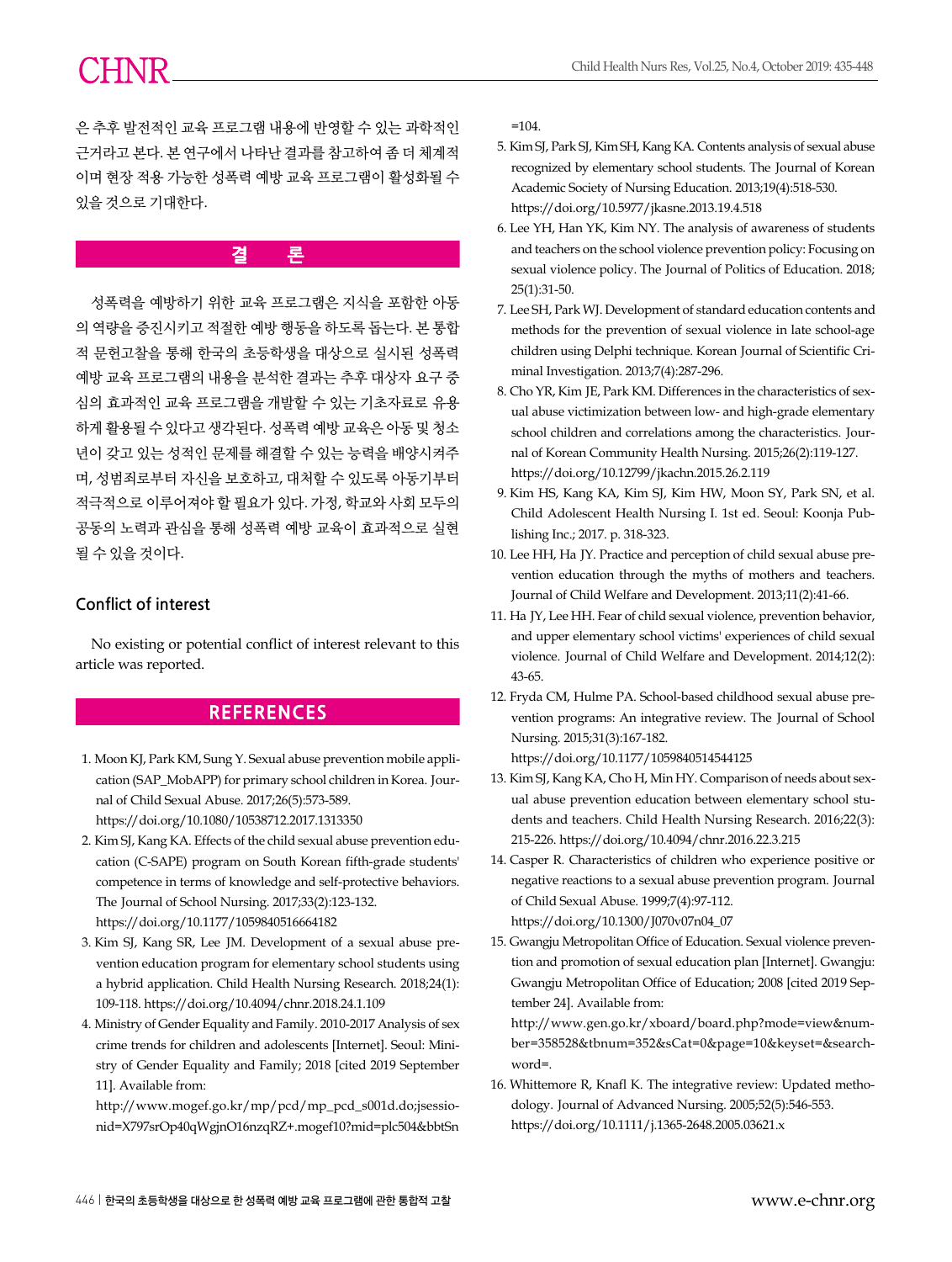- 17. Gough D. Weight of evidence: A framework for the appraisal of the quality and relevance of evidence. Research Papers in Education. 2007;22(2):213-228. https://doi.org/10.1080/02671520701296189
- 18. Moher D, Liberati A, Tetzlaff J, Altman DG. PRISMA Group. Preferred reporting items for systematic reviews and meta-analyses: The PRISMA statement. Journal of Clinical Epidemiology. 2009;62 (10):1006-1012. https://doi.org/10.1016/j.jclinepi.2009.06.005
- 19. Haßler B, Major L, Hennessy S. Tablet use in schools: A critical review of the evidence for learning outcomes. Journal of Computer Assisted Learning. 2015;32(2):139-156. https://doi.org/10.1111/jcal.12123
- 20. Yoon JH. A study on children's experiences and recognitions of preventive education against sexual abuse. Journal of Korean Practical Arts Education. 2010;23(3):59-78.
- 21. World Health Organization. Child sexual abuse: A silent health emergency [Internet]. Africa: World Health Organization Regional Committee for Africa; 2004 [cited 2019 September 11]. Available from: http://apps.who.int/iris/handle/10665/1878.
- 22. Letourneau EJ, Nietert PJ, Rheingold AA. Initial assessment of stewards of children program effects on child sexual abuse reporting rates in selected South Carolina counties. Child Maltreatment. 2016;21(1):74-79. https://doi.org/10.1177/1077559515615232
- 23. Rudolph J, Zimmer-Gembeck MJ, Shanley DC, Hawkins R. Child sexual abuse prevention opportunities: Parenting, programs, and the reduction of risk. Child Maltreatment. 2018;23(1):96-106. https://doi.org/10.1177/107755951772947979
- 24. Yoon JH. Elementary school teachers' needs assessments and perceptions on school education program to prevent sexual abuse to children. Journal of Korean Home Economics Education Association. 2008;20(3):231-258.
- 25. Zwi K, Woolfenden S, Wheeler DM, O'Brien T, Tait P, Williams KJ. School-based education programmes for the prevention of child sexual abuse. Cochrane Database of Systematic Reviews. 2007;18 (3):CD004380. https://doi.org/10.1002/14651858.CD004380.pub2
- 26. Guse K, Levine D, Martins S, Lira A, Gaarde J, Westmorland W, et al. Interventions using new digital media to improve adolescent sexual health: A systematic review. Journal of Adolescent Health. 2012;51(6):535-543.

https://doi.org/10.1016/j.jadohealth.2012.03.014

27. Darcy AM, Lock J. Using technology to improve treatment outcomes for children and adolescents with eating disorders. Child and Adolescent Psychiatric Clinics of North America. 2017;26(1): 33-42. https://doi.org/10.1016/j.chc.2016.07.010